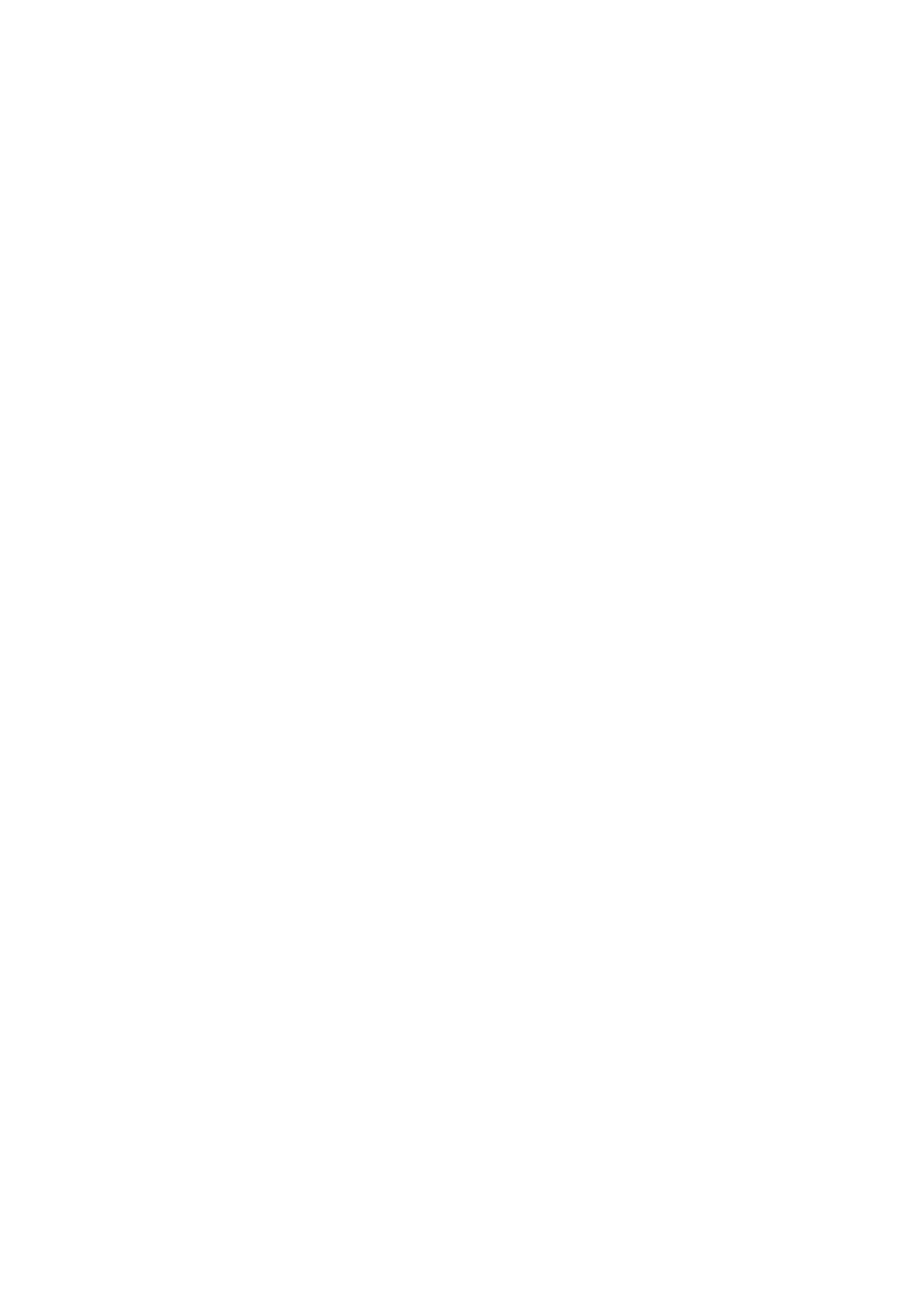- Explain the objectives of CDP
- Identify the scope of CDP

# **1.3 COMMUNITY DEVELOPMENT PROGRAMME: MEANING & CHARACTERISTIC**

The Community Development Programme of the present form is, in the main, an American concept. It is, in a way, the culmination of the economics of rural reconstruction as learnt and developed in the United States with its practical usefulness justified under the Indian conditions. The programme emerged out of the experiments made at Etawah and Gorakhpur under the inspiration of Albert Meyers.

The Planning Commission has defined the Community Development Programme in these words: "Community development is an attempt to bring about a social and economic transformation of village life through the efforts of the people themselves." The projects are of vital importance, according to Pandit Nehru, "not so much for the material achievements that they would bring about, but much more so, because they seem to build up the community and the individual and to make the latter the builder of his own village centers and of India in the larger sense." It is intended to apply it to the concept of the village community as a whole, cutting across caste, religious and economic differences.

# **Characteristics:**

Community Development Programme exhibits several characteristics. They are as follows:

- 1. It promotes self-confidence among the ruralites.
- 2. It develops self-reliance in the individual and initiative in the village community.
- 3. The community development programme effects change at the psychological level of the ruralites.
- 4. It seeks to create new administrative machinery suited to the manifold. It is pre-eminently people-oriented.
- 5. Community thinking and collective action are encouraged through people's institutions like the Panchayats, cooperative societies, Vikas mandals, etc.

# **Importance:**

The role of Community Development Programme in the context of the rural community cannot be gainsaid. The programme is instrumental in raising the standard of living of the ruralites and in reconstructing the rural India. Prof. Carl Taylor rightly observes that the programme signifies active cooperation and involvement of the ruralites in formulating and executing their own plans and programmes. The end result is social change, economic development and emergence of new local leadership at the village level.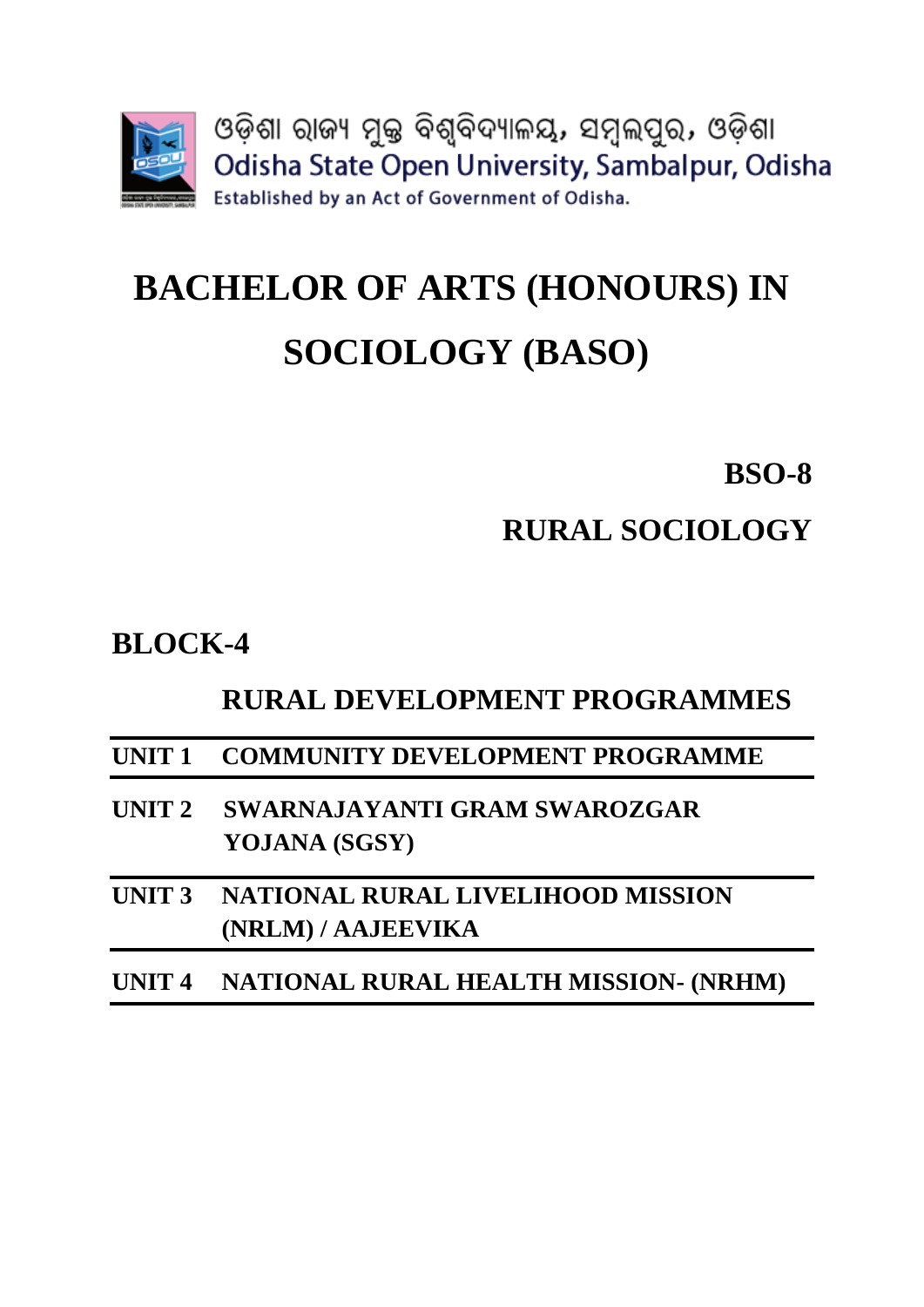# **1.3.1 Objectives:**

Prof. S. C. Dube has highlighted on two aims of Community Development Programme. They are- (a) achieving substantial agricultural production and considerable progress in the sphere of communication, rural health and rural education and (b) transforming the socio-economic life of the village through a process of integral cultural change. The aims of the Community Development Project have been divided into two parts. They are short-term objectives and longterm objectives.

# **Short-term objectives**

The short-term objectives are as follows:

- 1. To increase agricultural production both quantitatively and qualitatively.
- 2. To solve the problem of rural unemployment.
- 3. To develop the means of transport and communication in the villages through repairing old roads and constructing new pucka roads.
- 4. To bring about development in the sphere of primary education, public health and recreation.
- 5. To assist the villagers to build good and cheap houses with the help of modern plans and new building methods.
- 6. To set up and encourage cottage industries and indigenous handicrafts.

# **Long-term objectives:**

The long – term objective of community development projects refers to holistic development of rural life through optimum utilisation of physical and human resources. It is further oriented to provide all sorts of facilities available in a Welfare State to the ruralites. Taking care of the social, moral and financial progress of the villagers also comes within the purview of the long-term objectives of community development projects.

The Community Development Programme was inaugurated on October 2, 1952. Fifty-five community projects were launched. The programme launched in 1952 was extended to wider areas at the end of the First Five-Year Plan. Nearly one out of every three villages in India was brought within the orbit of this programme.

The Second Five-Year Plan proposed to bring every village in India under this scheme, 40 per cent of the area being brought under a more intensive development scheme. The programme was implemented through units of blocks, each community development block comprising generally 100 villages, an area of 400-500 square kms and a population of 60 to 70 thousand.

# **1.3.2 Organisation:**

The Community Development Programme is broadly divided into three phases. They are- (a) the National Extension Phase, (b) the Intensive Community Development Project Phase and (c) the Post-Intensive Development Phase.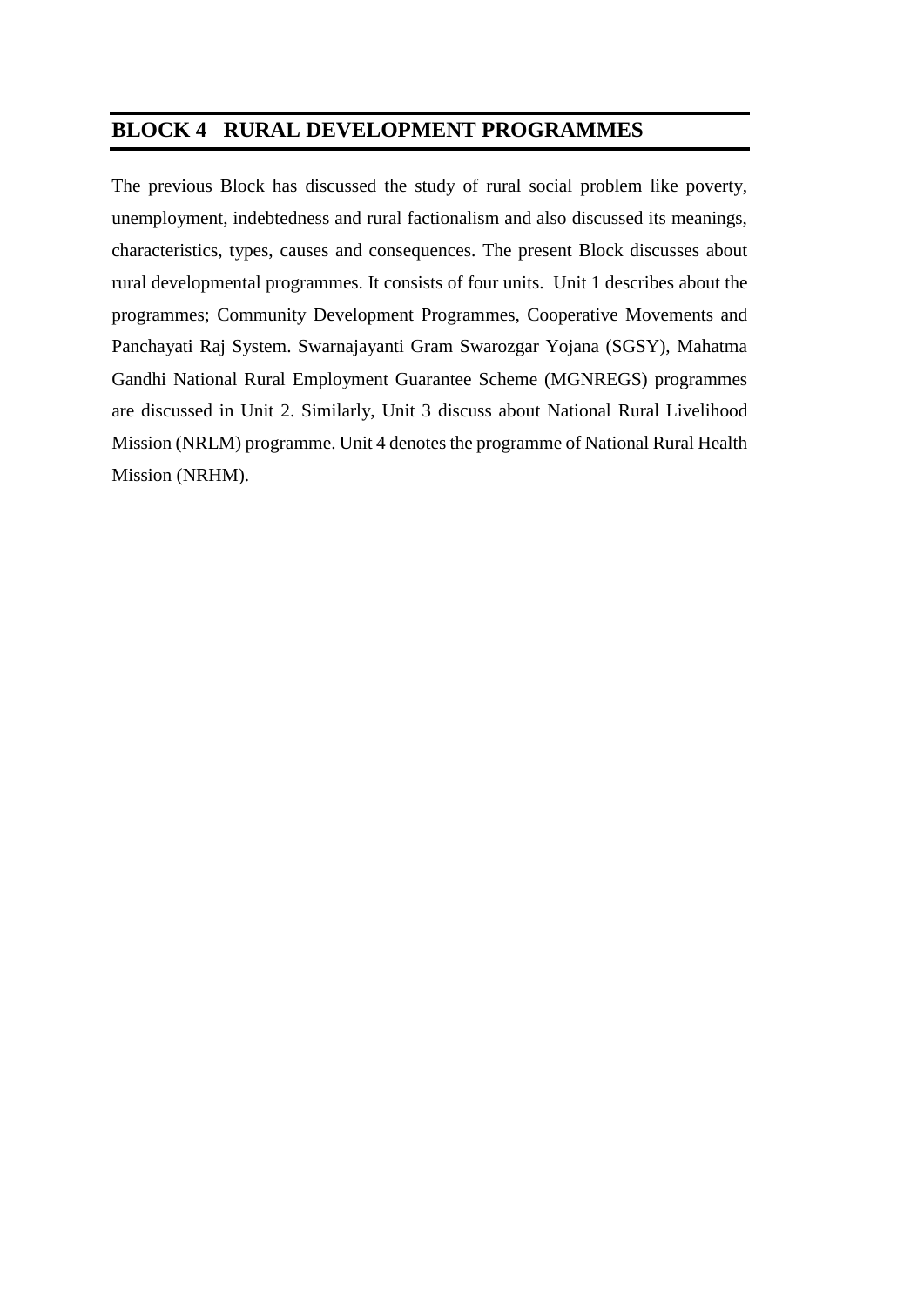In the first phase, the areas selected are subjected to the method of providing services on the ordinary rural development pattern with a lesser governmental expenditure. In the intensive phase, the blocks selected are subjected to more composite and more intensive development schemes with larger governmental expenditure.

In the post-intensive phase, it is presumed that the basis for self-perpetuation of the process initiated during the earlier phases has been created and the need for special government expenses reduced. Slowly the areas are left in the charge of the departments for the development.

An elaborate organization has been created to implement Community Development Projects; it is known as the Community Project Administration. Originally functioning under the Planning Commission, it is now under the charge of the newly created Ministry of Community Development.

The entire administration is composed of four major types- the central administration, the state administration, the district organization and the project administration. The power and the control flow from top to bottom making it a hierarchic bureaucratic organization.

#### **1.3.3 Scope:**

Needless to say that the Community Development Programme is a universal phenomenon practised both in developed and developing countries. But, the programme assumes vital significance in developing countries because of their lowlevel of development in various segments of social life.

Owing to its wider applicability in multifaceted fields of operation, it is not practically feasible to evolve a theoretical framework of the scope of Community Development Programme. However, for the sake of convenience, the field of Community Development Programme can broadly be divided into the following items.

#### **1. Agricultural and allied fields:**

Under this category activities regarding following items are included, (a) reutilisation of virgin and waste lands, (b) repairing of old wells, digging new wells and provision of major/minor irrigation facilities, (c) adoption of qualitative highyielding seeds, manures, fertilizers, use of tractors etc., (d) provision of credit facilities for the development of animal husbandry, poultry farming, fishery, soil conservation etc. and (e) growth of vegetables and plants etc.

# **2. Organisation:**

Organisation of 'co-operative service societies', multi-purpose cooperative societies, 'marketing co-operatives' and other types of people's institutions.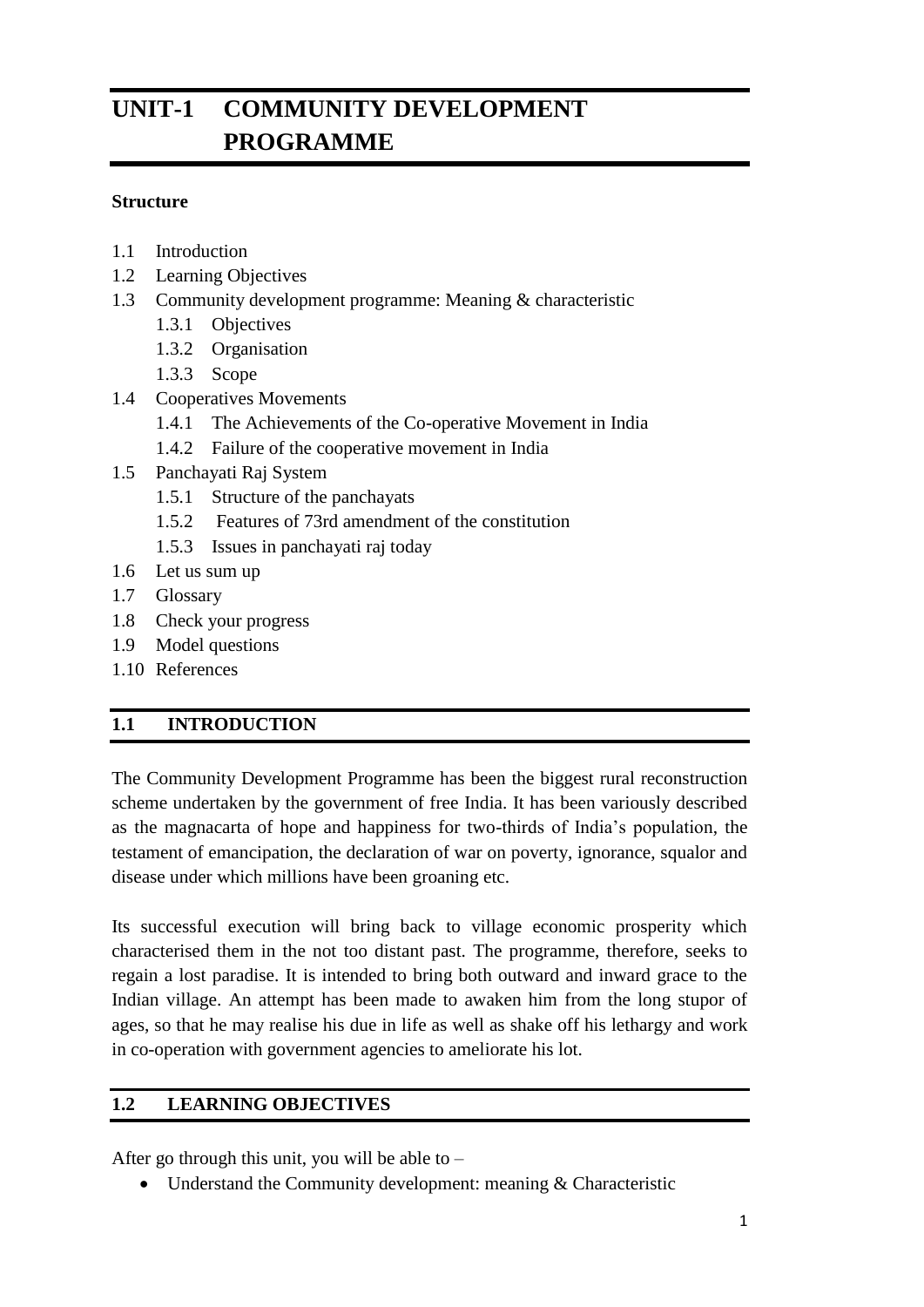# **3. Education:**

Attaching importance to primary education, adult education and social education with the aim of expanding the mental horizon of the ruralites.

# **4. Employment:**

For solving the problem of rural unemployment, attempts have been made for the setting up of small scale and cottage industries.

# **5. Health Services:**

Provision for mobile, permanent dispensaries, arrangements for maternal care, medical aid during pregnancy, midwife service, child care etc.

# **6. Communication:**

Repair of old roads, construction of new roads and arrangement for transportation and communication facilities.

# **7. Vocational training:**

Imparting vocational training in the field of tailoring, embroidery, carpentry etc.

# **8. Supply of drinking water:**

Attempting to provide safe drinking water by repairing old wells or constructing new ones.

# **9. Social welfare:**

Social welfare activities include rehabilitation of old, disabled and destitute, provision for better housing, organisation of sports, promotion of cultural activities etc.

# **1.3.5 Criticisms:**

Critics point out that the Community Development Programme has not yielded desirable results. It is worth mentioning in this connection that for a vast country like India with as many as 5,50,000 villages, a hoary history and diversities pertaining to races, languages, religions and cultures, a period of little more than five decades is insufficient to bring about any substantial changes. Ensminger, a noted sociologist, has rightly cautioned critics to exercise patience before pronouncing any judgement regarding the success of the community development programme

# **Check Your Progress – 1.1**

**Note:** a) Use the space provided for your answers.

b) Check your answers with the possible answers provided at the end of this unit.

Q1. Mention the Long term objectives of community development programme. Ans-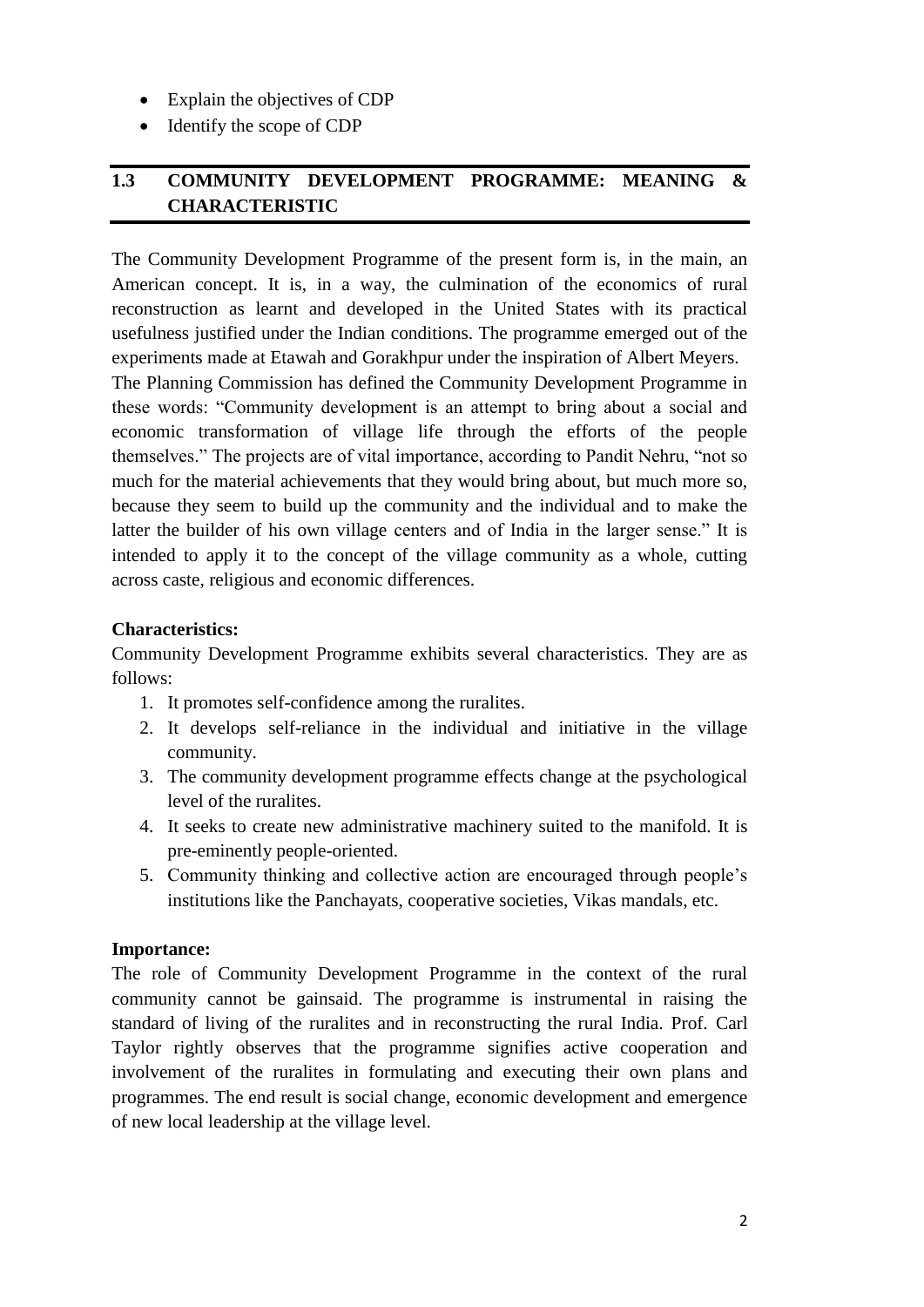# **1.4 COOPERATIVE MOVEMENT**

The experience of British government with India's peasant society on occasions of famine, scarcity gives the idea of providing some financial assistance to the village people. It. was also found that Indian peasantry always suffered from lack of funds required for the development of farm produce.

The striking factor is that the jagirdars and jamindars always exploited the peasants when the latter failed to deposit the land tax in time. Even they required money for their subsistence if there was a famine. Realisation of land tax was the first objective of the colonial rule.

This prompted the British government to establish credit cooperative societies in the villages. The first Cooperative Credit Societies Act was passed in 1904. To remove the weaknesses of this Act, the new Cooperative Societies Act was passed in 1912. The movement has now made rapid strides.

The government before fostering and supporting it wanted to be sure if it was developing on right lines. Therefore, it appointed Maclagan Committee in 1914 which suggested certain improvements in its functioning, such as better procedure of audit, emphasis on teachings to members and to have steady progress of the movement. However, in spite of warning given by the committee, the number of societies continued to increase rapidly.

The cooperative movement got a boost during the war period. Various post-war plans were drawn up in the country and they all emphasised the increasing role of cooperative movement. The second report on recommendation and planning issued by the Government of India gave an important place to cooperative movement. As a result, a Cooperative Planning Committee was appointed by the Government of India in 1945.

It was in 1951 that the RBI appointed a committee with the terms of guidance to survey All India Rural Credit Societies. The report of this committee was submitted in 1954.

# **The important suggestions and recommendations given by the committee include the following:**

(1) There should be a partnership of the state government in all kinds of societies (such as credit societies) and banks like Central Bank, State Banks, cooperative marketing, storage, warehousing and all other important societies such as dairying, milk supply, transport and industrial societies.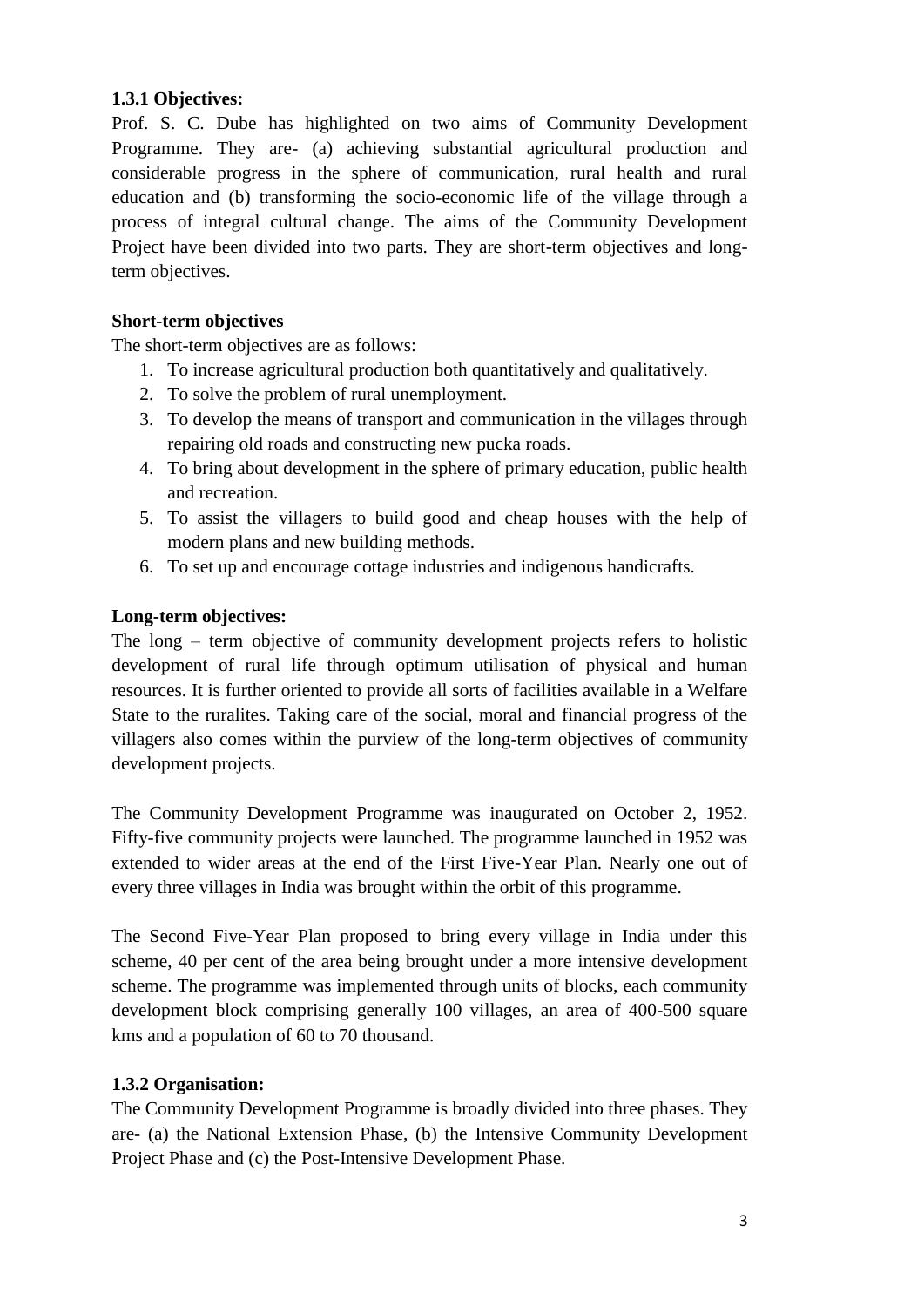- (2) A central committee for cooperative training should be set up.
- (3) It would the responsibility of the state government to implement these programmes. Besides, the other two main agencies will be the Ministry of Food and Agriculture of Government of India and the Reserve Bank of India.
- (4) The funding for the cooperative societies of all kinds including the cooperative training centre will be from the following sources:
	- (i) Reserve Bank of India;
	- (ii) National Agricultural Credit (Long Term Operation) Fund;
	- (iii) National Agricultural Credit Stabilisation Fund;
	- (iv) State Agricultural Credit (Relief and Guarantee) Fund;
	- (v) State Cooperative Development Fund;
	- (vi) State Cooperative Bank and Central Cooperative Bank.
- (5) The credit institutions at the primary, secondary and apex levels need to be reorganised and at least 51 per cent of the shares in apex organisations should be held by state government. These apex organisations will purchase 51 per cent of the shares in central organisations and the central institutions in their turn of primary organisations.
- (6) There shall be a Central Land Mortgage Bank in each state and, Primary Land Mortgage Banks at the lower level.
- (7) Primary Village Credit Societies should be reorganised as to have a membership of about 500 persons. And, these should be linked up with marketing societies in the marketing centres. Processing function is to be developed substantially and specially for the producing sugar, ginning cotton, crushing oil and baling jute.

Most of the above mentioned recommendations were accepted by the Government of India and put into effect under the Second Five Year Plan.

# **1.4.1 The Achievements of the Co-operative Movement in India**

According to some critics, the cooperative movement has been beset with several shortcomings. But the truth is that despite weaknesses, it has outstanding achievements to its credit. Some of the important benefits of the co-operative movement are as follows:

# **1. Economic benefits:**

The cooperative movement has provided a number of benefits to the ruralites in several ways.

- (a) Co-operative societies have provided a large amount of credit to the farmers at a cheap rate. Dependence on the money-lenders, landlords, traders and commission agents has been reduced to a considerable extent. Again, effective competition from the co-operatives has forced the moneylenders to offer loans to the farmers at lower rates of interest.
- (b) Co-operatives have promoted the habit of thrift and self- help among the ruralites. They have come forward to acquaint the villagers with banking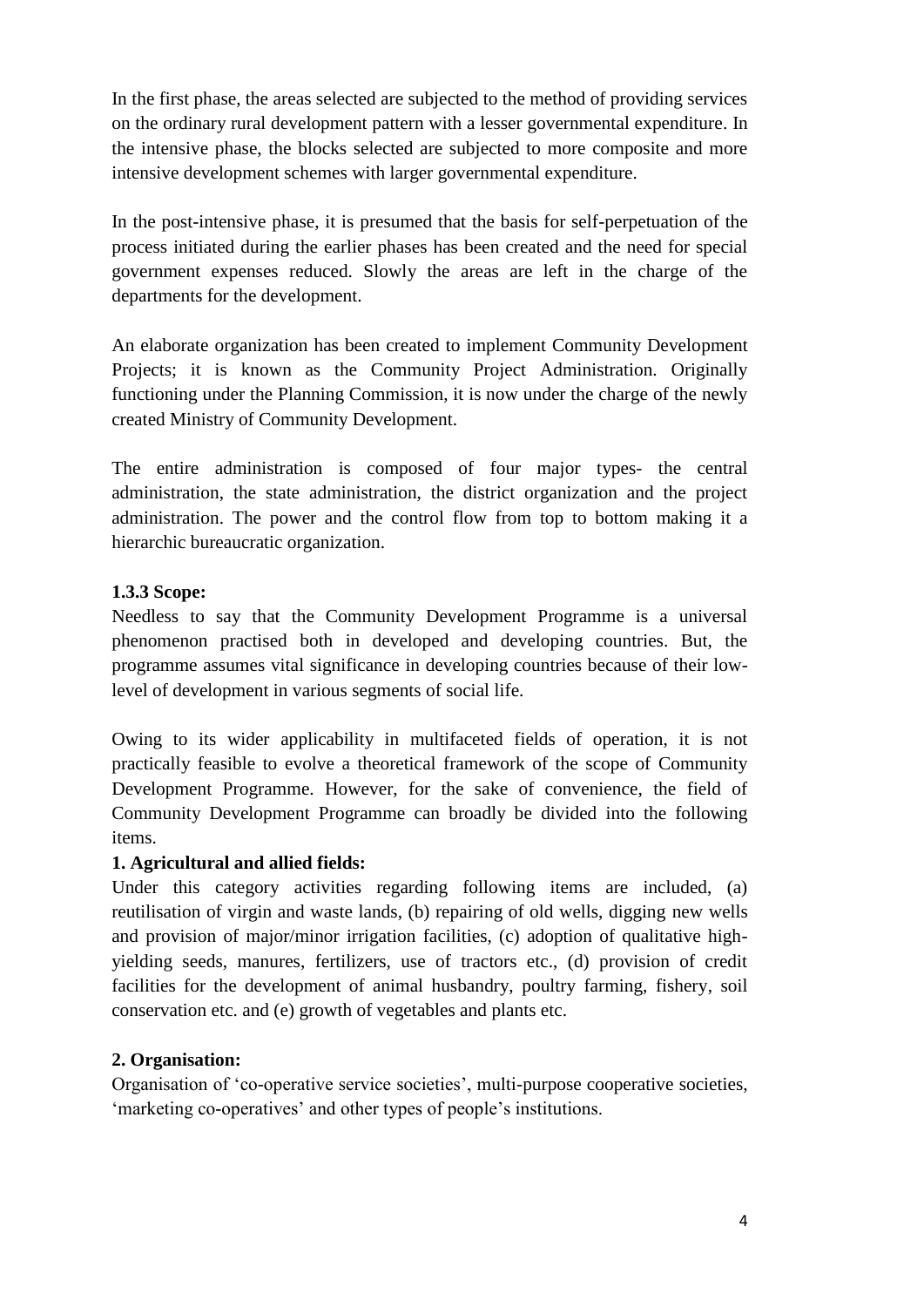practices. At present they are well aware of the advantages of keeping money in a bank instead of hoarding it inside the house. Further, a part of the hoarded wealth has also begun to be used for productive purposes through banks.

- (c) The role of the consumer co-operatives in the distribution of essential commodities at a reasonable, fair price especially at the time of scarcity cannot be gainsaid. The controlled commodities are also supplied to people through consumer stores.
- (d) The cooperative movement is instrumental in solving the problem of rural unemployment. At present the unemployed educated youth are availing help and assistance from the government. They are forming consumer cooperative societies, marketing societies, processing societies, weaving societies etc. Through them they are improving their economic condition.

#### **2. Social benefits:**

The social benefits of the co-operative movement are as follows:

- (a) The cooperative societies have succeeded, to a remarkable extent, in making the farmers conscious about the evil effects of bad habits like gambling, drinking etc. They have also made the ruralites conscious in curbing wasteful expenses on festive occasions like marriage, religious ceremonies etc. They have attempted to solve disputes occurring among the ruralites at the village level itself instead of approaching the courts as it involves colossal waste of time and money.
- (b) The co-operative societies have also undertaken certain welfare activities. These include drinking water, drainage, hospitals, entertainment etc. They also provide scholarships and others aids for carrying on higher studies and research activities:
- (c) Through cooperative movement growth of spirit of community living is possible. The movement by teaching the principle "all for each and each for all" promotes a sense of we feeling among the people.
- (d) Co-operative societies have injected the spirit of self- reliance among the rural poor. They believe that improvement of their lot is possible only when they combine their efforts with others. This is possible only through the cooperative societies.
- (e) Cooperatives, by bringing together people of small means, enable them to reap benefits for themselves and at the same time harmonise their aims with those of the society. This organisation thus does away with the exploitation of the imperfect market.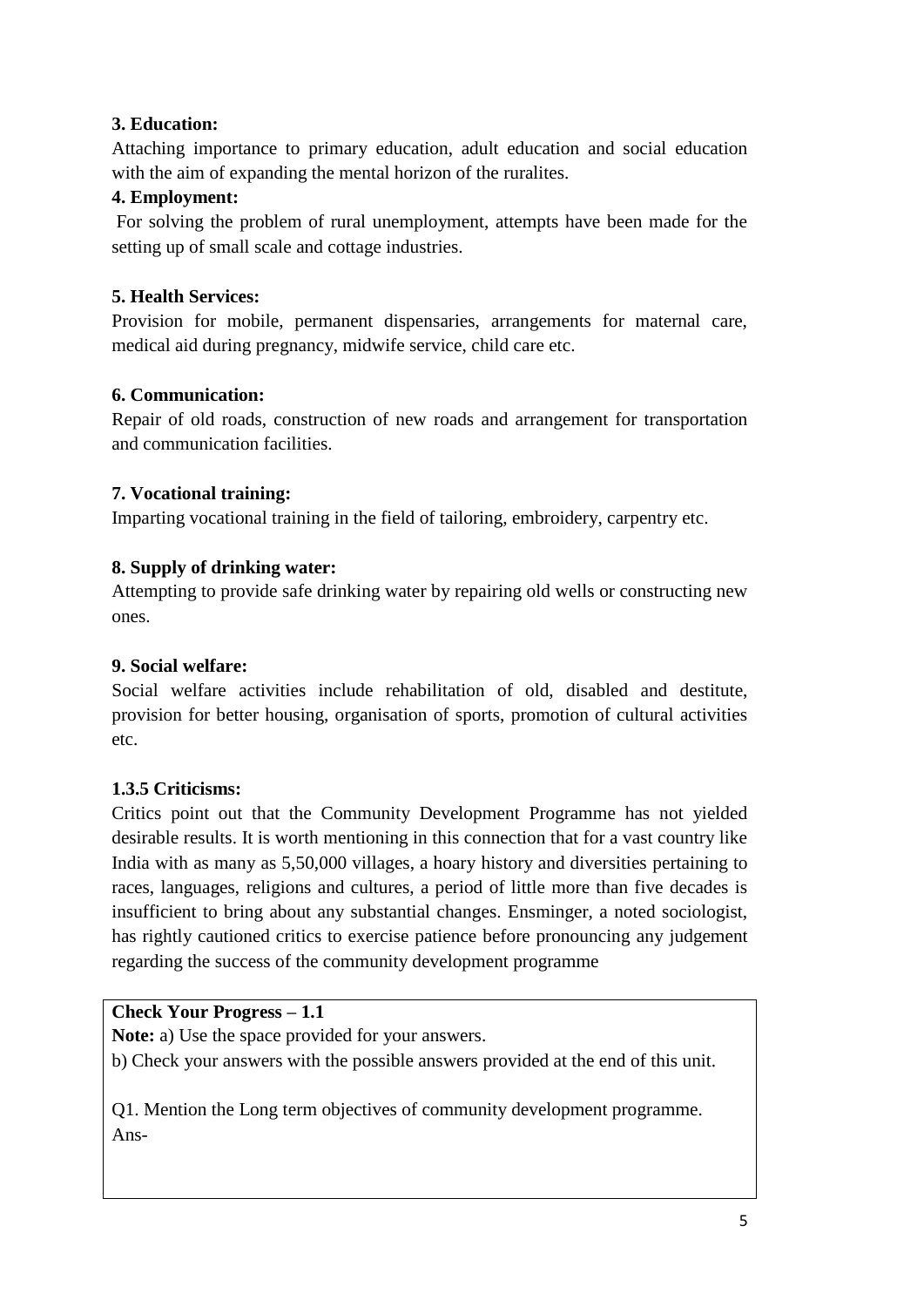(f) So far as cooperative institution is concerned, workers, investors and savers get together, decide matters and work according to decisions taken jointly. In this way cooperatives go a long way in curbing the evils of bureaucracy.

#### **3. Educative benefits:**

Members of the cooperative societies feel the necessity of receiving education. Education will enable them to understand the functioning of the societies. Further, it will enable them to develop a co-operative social outlook. As a result, disputes can be settled through mutual discussions.

#### **4. Political benefits:**

Cooperative societies through their method of election and choosing of representatives acquaint the people in the democratic practices. They make them politically conscious.

# **1.4.2 Failure of the cooperative movement in India**

# **Several reasons are adduced to the painfully failure of the cooperative movement in the Indian context. They are as follows:**

#### **1. Lack of spontaneity:**

Co-operative movement in India lacks spontaneity in the sense that it has not been emanated from the people themselves. They usually do not come forward to organise co-operatives on their own accord.

On the other hand, the ruralites perceive the cooperative societies and banks as government lending agencies. They are interested only in deriving benefits from them instead of contributing anything in return.

# **2. Lack of funds:**

The cooperatives have resource constraints as their owned funds hardly make a sizeable portfolio of the working capital. With weak owned fund base, the borrowings of the cooperatives from the central financing agency are considerably conditioned. This has stood in the way of adequately meeting the credit requirements of the existing as well as new members.

# **3. Neglecting the demand aspect:**

Historically, the cooperatives have been viewing the problem of agricultural credit from the view point of "supply". The "demand" aspect is neglected.

# **4. Loans for productive purposes only:**

The Cooperative Credit Societies do not cater to all the credit requirements of the farmers. They grant loans only for agricultural operations. Farmers approach the money-lenders to meet their other requirements. This divided allegiance to the co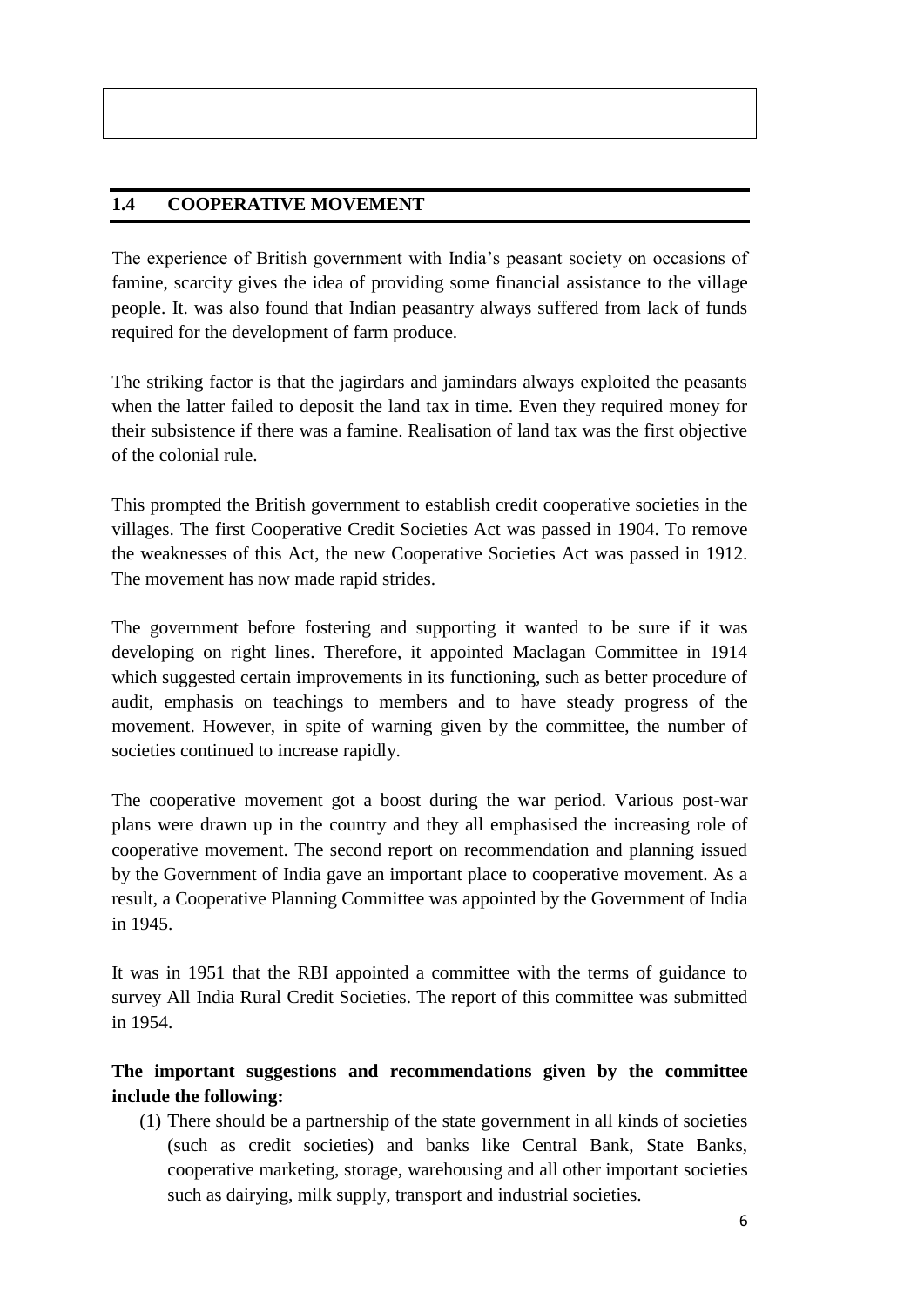operative society and the money-lender stands in the way of the growth of the cooperative movement.

#### **5. Negligence of non-credit aspects:**

By and large the Primary Agricultural Cooperative Societies are disbursing credit only and have not yet emerged as true multipurpose institutions, undertaking diversified functions besides credit.

#### **6. Regional disparities:**

There have been good deals of regional disparities pertaining to credit availability. The picture of credit availability in the Eastern states, tribal and hilly regions is simply dismal. Consequently, the farmers in these regions farm technology.

# **7. Lack of co-operation on the part of the people:**

In the Indian context, most of the people are in the grip of illiteracy, ignorance and conservatism. They do not understand the significance of cooperation in their lives. Absence of willing cooperation on their part hinders the growth of cooperative movement.

**8.** Horizontal and vertical linkages, though, structurally established, have not yet operationally become effective.

#### **9. Exploitation:**

In the absence of proper marketing arrangements and functions at the level of Primary Agricultural Cooperative Societies, the rural poor falls prey to the mercy of middlemen who exploit the situation.

# **10. Defective management:**

The cooperative credit structure is criticised on the ground that it is mostly managed by landlords and large farmers. Hence small and medium farmers do not get their fair share. They are often deprived of the assistance from the co-operative society.

Large farmers and landlords, with their superior economic and social power, manage to have a greater hold on these societies. A lion's share of benefits goes to them. In this way, the cooperatives suffer from nepotism, favouritism and partiality. The growth of the cooperative movement, thus, is severely affected.

# **11. Political interference:**

Sociologists like Sujata Patel and Daniel Thorner hold the view that political interference acts as a formidable obstacle for the growth of cooperative movement. The co-operative societies have become the hot bed of politics in rural India. The selection of beneficiaries is mostly done on political considerations.

# **12. Non-viable character:**

It is observed that many agricultural credit societies in India are of non-viable character. It is because dedicated, honest and efficient people do not come forward to join such societies. Factors like red-tapism; undue political interference and the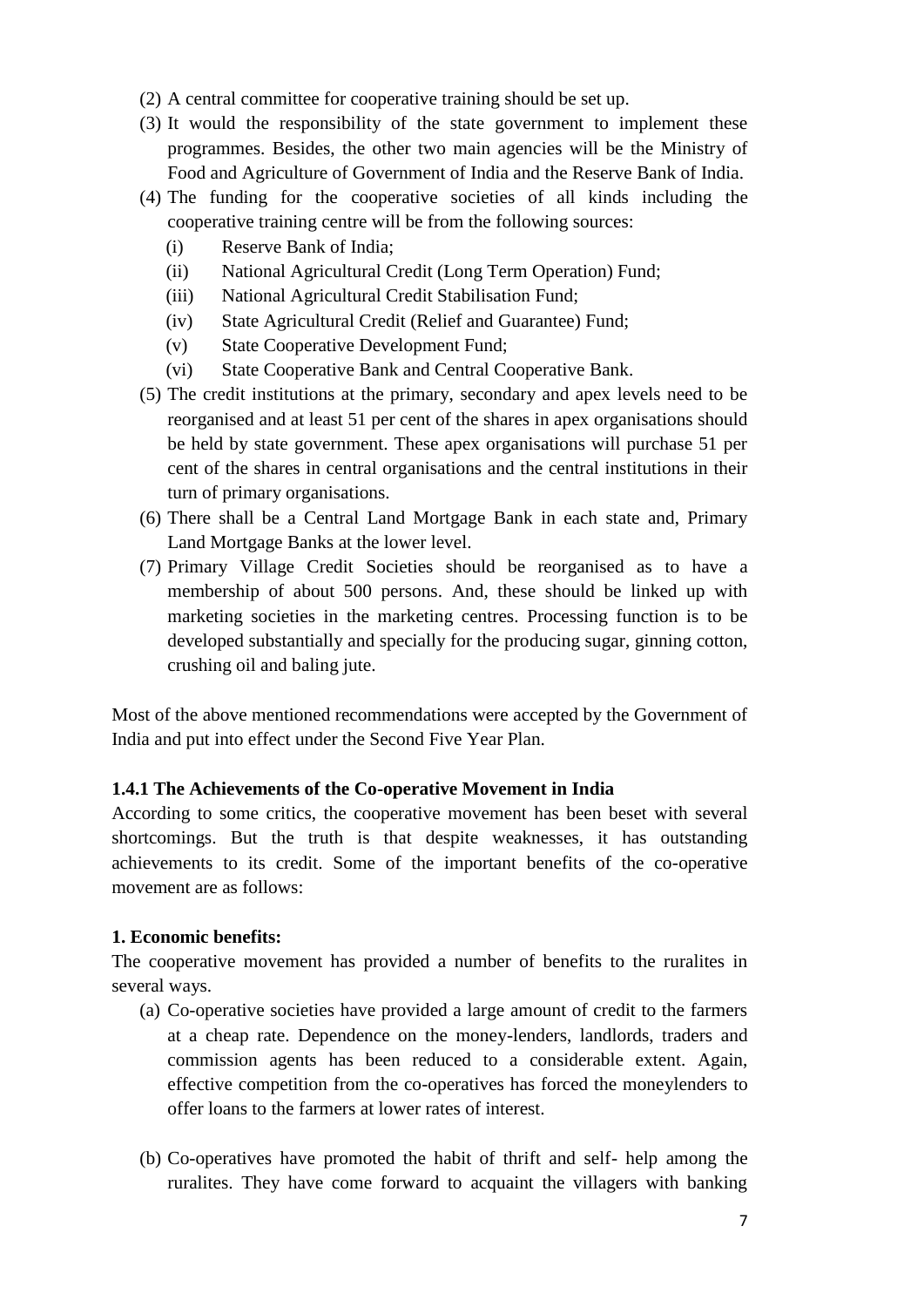strong hold of large farmers have arrested the growth of co-operative movement. Hence the cooperative movement has not come up to the level of expectation.

**13.** In the absence of high standards of performance, cost of credit and other operations of the institutional cooperative system do not remain at a low level. Further, inadequate interest acts as a setback to finance the weaker sections.

#### **14. Lack of co-ordination:**

There has been a lack of co-ordination among the institutional agencies at the grassroot level. Defaulters of co-operatives can become borrowers of other agencies. Such double financing and over-lapping are found simply because of lack of coordination.

# **15. Problem of overdues:**

Last but not least, the major problem of co-operative credit is ever-rising overdues. The performance on the recovery side has been dismal. 27 to 50 per cent of the overdues have been reported in respect of the Cooperative Credit Societies. Overdues also exist with respect to Central Co-operative Banks and Land Development Banks. Obviously, the high level of overdues hinders the process of recycling of credit.

#### **Check Your Progress – 1.2**

**Note:** a) Use the space provided for your answers. b) Check your answers with the possible answers provided at the end of this unit. Q2- When the new Cooperative Societies Act was passed in 1912 Ans-

# **1.5 PANCHAYTI RAJ SYSTEM IN INDIA**

In India, most of its population resides in rural areas and therefore the democracy should begin thereon in order to ensure good governance and a better functioning of democracy that we desire. To extend democracy to the rural India, the system of Panchayati Raj was established in India. The Panchayati Raj system is not a new concept and therefore is considered as one of the best ways of governance of the rural India. However, the system of Panchayati Raj, despite having derived their powers and existence from the Constitution of India, faces a lot of challenges in their day to day working because of various reasons and therefore this third tier of government has not been able to serve the purpose with which it was introduced in India.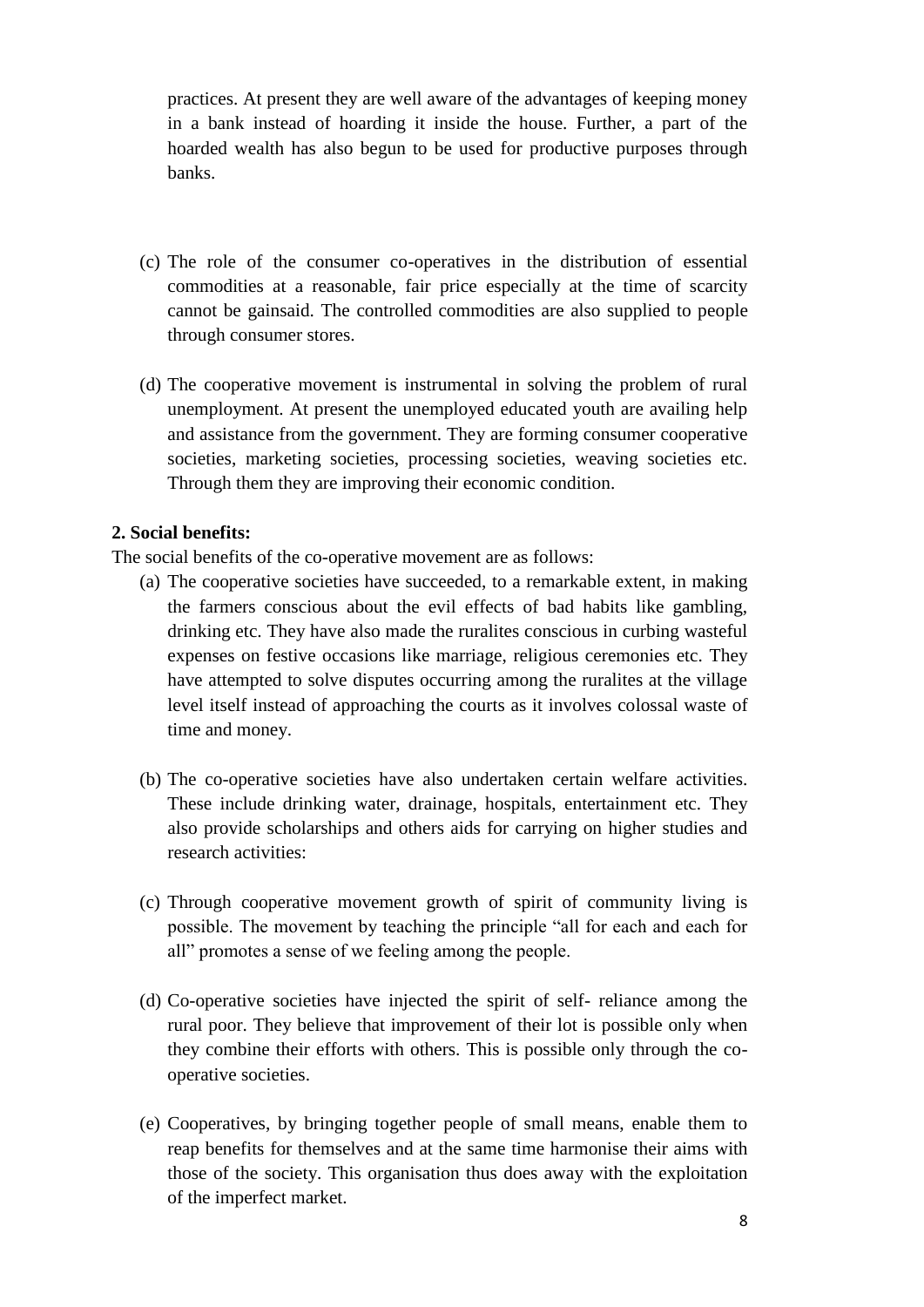India, primarily, is a land of villages and around 72% of the total population of India resides in the rural areas. The rural areas thus forms the roots for the governance in India and the democracy should start thereon. Mahatma Gandhi also said that the main element for the development and for the governance should not be the big cities rather the village because it is where India resides. In India, we have a unique system for governance at the village level. The governance of such small unit of India is by the Institutes, called the Panchayati Raj Institutions. The Panchayati Raj Institute derives their existence from the Constitution under Part IX under the head The Panchayats. The story of Panchayat is not just a few decades old; rather it has been prevalent in India from ages.

In the Rigvedic period, i.e. around 1200 B.C. there were Sabha that has the primary function of the administration of the area. This concept of Sabha gradually converted to the panchayat and it was so called because it was headed by 5 people.

In the Medieval period, the panchayati system deteriorated because of the increase in the Zamindari system in the rural areas. The task of administration slowly got converted to tax collection as a result thereof. At this time also the village had a separate mechanism for its administration though the concept of panchayati raj got deteriorated. With the change in the dynasties ruling India, the concept of Kotwal came with the Mughal era whose task was to undertake the administration of the area assigned, to collect tax and other incidental functions. But the concept of Kotwal also got deteriorated with the inducement of cast system and feudalism in India especially after the British invention.

In the British era, the Government was not in favour of any decentralization, therefore after the mutiny of 1857, they came with the Government of India Act, 1858 and removing the decentralization. Lord Mayo in 1870 advocated for decentralization, but it was unapproved. Subsequently, Lord Rippon advocated for decentralization but the same was approved till the extent of urban areas. Then came the Royal Commission in 1907 which advocated for village panchayat but it was not accepted due to various reasons.

Further in the Montego Chemsford Reforms that were carried out in 1919, right after the World War I wherein England was not in a strong position, some autonomy to the provincial government was given to the provincial government and some powers were given to the elected representatives. There were two separate Lists under the laws, one for the Governor and second for the elected local representatives. Further, under the Government of India Act, 1935 all the powers were taken back because both the lists that were legislated were repealed and therefore the decentralization was again withdrawn.

Meanwhile, during the formation of the Constitution of India, in the Constituent Assembly, Panchayati Raj was kept under the heads of Directive Principles of State Policy under Part IV of the Constitution mainly because of the political instability of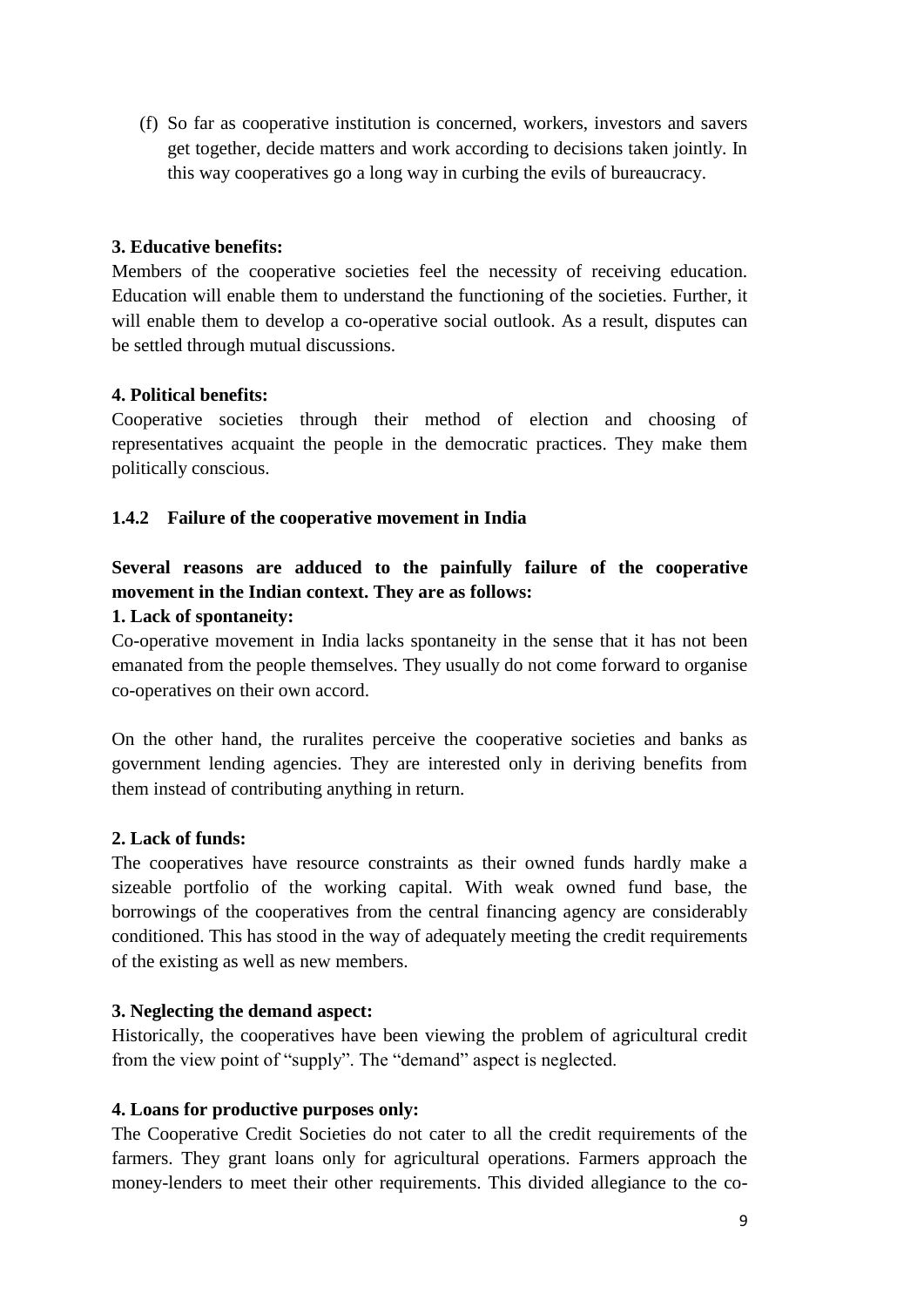the new government and the paucity of funds and therefore it was not practically possible for the newly formed India to have a third tier of the Governance which was right at the lowest tier in the country. 5 After the Indian independence, there were various committees that tried to give a proper structure to the Panchayati Raj in India. These are:

- Balwant Rai Mehta Committee, 1957: this committee mainly it advocated for the basic level of administration be at the Block level.
- K. Santhanam Committee, 1963: advocated that the Panchayati Raj Institution (PRI) be given the powers to levy tax and it should become as the main source for the funding of the institution.
- Ashok Mehta Committee, 1978: This committee suggested that the Panchayai Raj Institute shall be a two tier body which should operate at the Zilla level and the Mandal level. The nodal area would be at the Block Level (taken care of by the Block Development Officer) and Zilla Parishad shall have an advisory role to both, the State Government and to the Block level institution.
- G.V.K. Rao Committee, 1985: this committee again advocated for a three tier system.It said that the PRIs should be at district and local level. The District Development Officer (DDO) shall be appointed for the main administration of the village units.
- L.M. Singhvi Committee, 1986: this committee advocated that in order to establish a governing body for any part of India, it must be given a Constitutional structure. As a result, 73rd Amendment was made to the Constitution and Part IX A was inserted as The Panchayats.

# **1.5.1 Structure of the Panchayats**

In spite of the fact that the essential structure of the PRIs is indistinguishable over the conditions of India, it is portrayed by means of various classifications in various states. Panchayats in each state has its own attributes and even race strategies to these establishments are at fluctuation from area to area.

A District Panchayat or Zilla Parishad is established for every region. Every district has one Zilla Parishad. Likewise Block Panchayats or Panchayat Samitis are established for the said area.

A Block might have a few towns under its jurisdiction; on the other hand Gram Panchayats are not inexorably co end with every town. Contingent upon the measure of populace (in actuality, number of voters) a Gram is characterized under the law with a particular geological zone, which might comprise of a solitary town or a group of connecting towns.

Panchayati Raj Institute has the following bodies under it: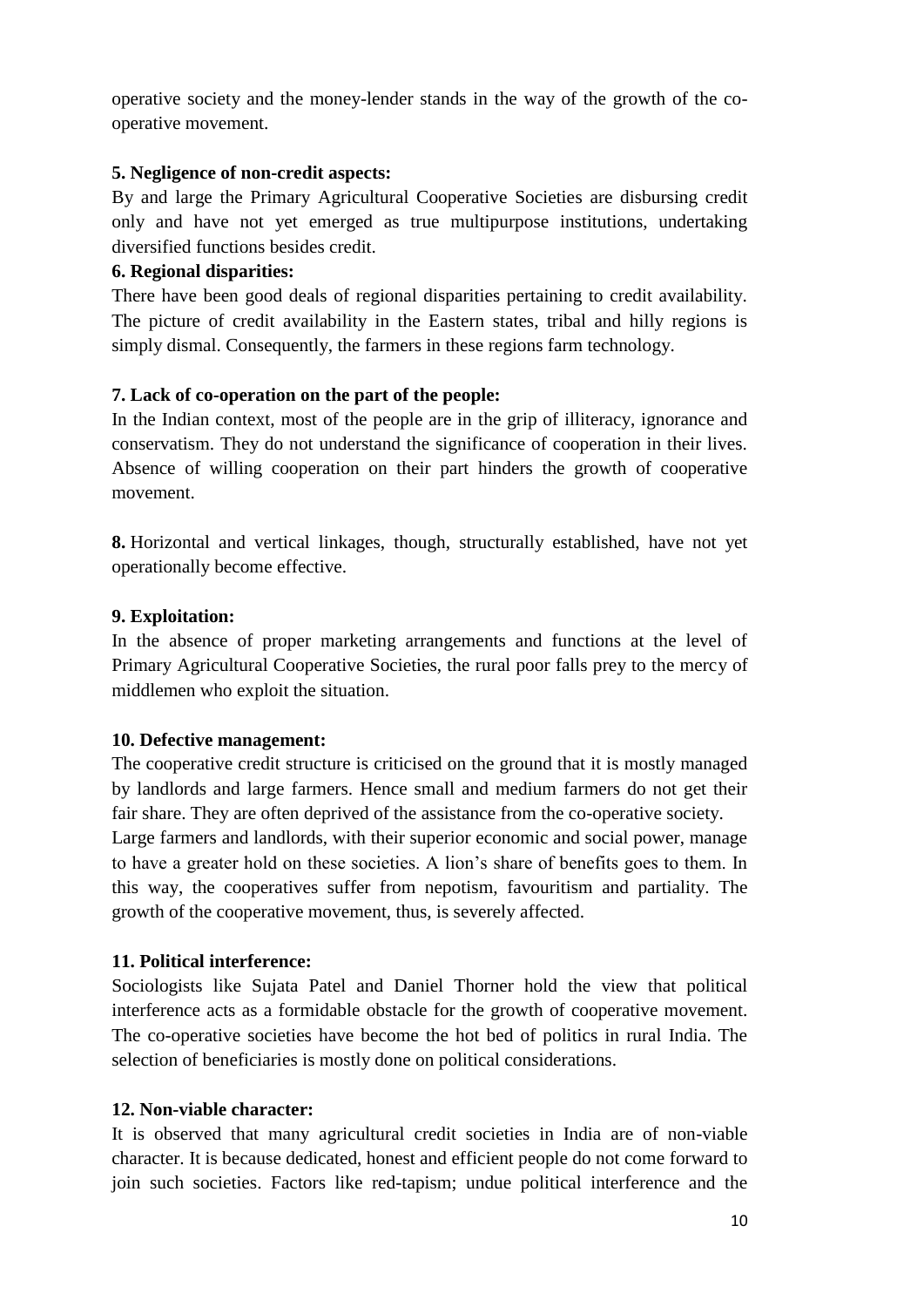#### **Zilla Panchayat:**

Every Panchayat under a Zilla Parishad chooses one/two/three individuals directly (contingent upon number of voters inside of it). Presidents of all the Block Panchayats are likewise ex-officio individuals from the Zilla Parishad. In a few expresses the Member of Legislative Assembly (MLA) and Member of Parliament (MP) of the locale/body electorate are additionally ex-officio individuals.

#### **Block Panchayat or Panchayat Samiti:**

Every Gram Panchayat under a Block Panchayat chooses one/two/three individuals specifically to the Block Panchayat. Gram Pradhans are ex-officio individuals from the Block Panchayats.

#### **Gram Panchayat:**

A Gram as characterized under the Act (which means a town or a bunch of towns) is separated into at least five voting demographics (again relying upon the quantity of voters the Gram is having). From each of these voting demographics one part is chosen. Body of these chose individuals is known as the Gram Panchayat. Size of the Gram Panchayats fluctuates generally from state to state. In states like West Bengal, Kerala and so on a Gram Panchayat **Gram Sabha:**

In a large portion of the states, every voting public of the individuals from the Gram Panchayat is known as the Gram Sabha and every one of the voters of the same body electorate are individuals from this body. In any case, in a few expresses this is called Ward Sabha/Palli Sabha and so on. In West Bengal it is called Gram Sansad (town parliament). Gram Sabha in West Bengal has an alternate importance. Here every one of the voters of the Gram Panchayat overall constitute the Gram Sabha.

Under the Constitution, there can be just three levels of the Panchayat. The Gram Sabha is not a level of the Panchayati Raj framework. It doesn't have any official capacity and works as a suggesting body as it were.

Gram Sabhas hold gatherings ordinarily 2 to 4 times each year, however they can meet as and when important. In a few states dates of these gatherings are altered (Madhya Pradesh, Gujarat and so on) while in others dates are settled by the Gram Panchayats. Issues to be talked about in the gatherings can be far reaching yet the crucial motivation ought to include: Annual Action Plan and Budget, Annual Accounts and Annual report of the GP, choice of recipients for various social administration programs (Pradhan Mantri Awas Yojana , various Pension Schemes to name a few), recognizable proof of plans for planning of Annual Plan for advancement programs (e.g. MGNREGA) of Gram Panchayat, thought of the Audit reports, investigations of Gram Panchayat's execution and so forth.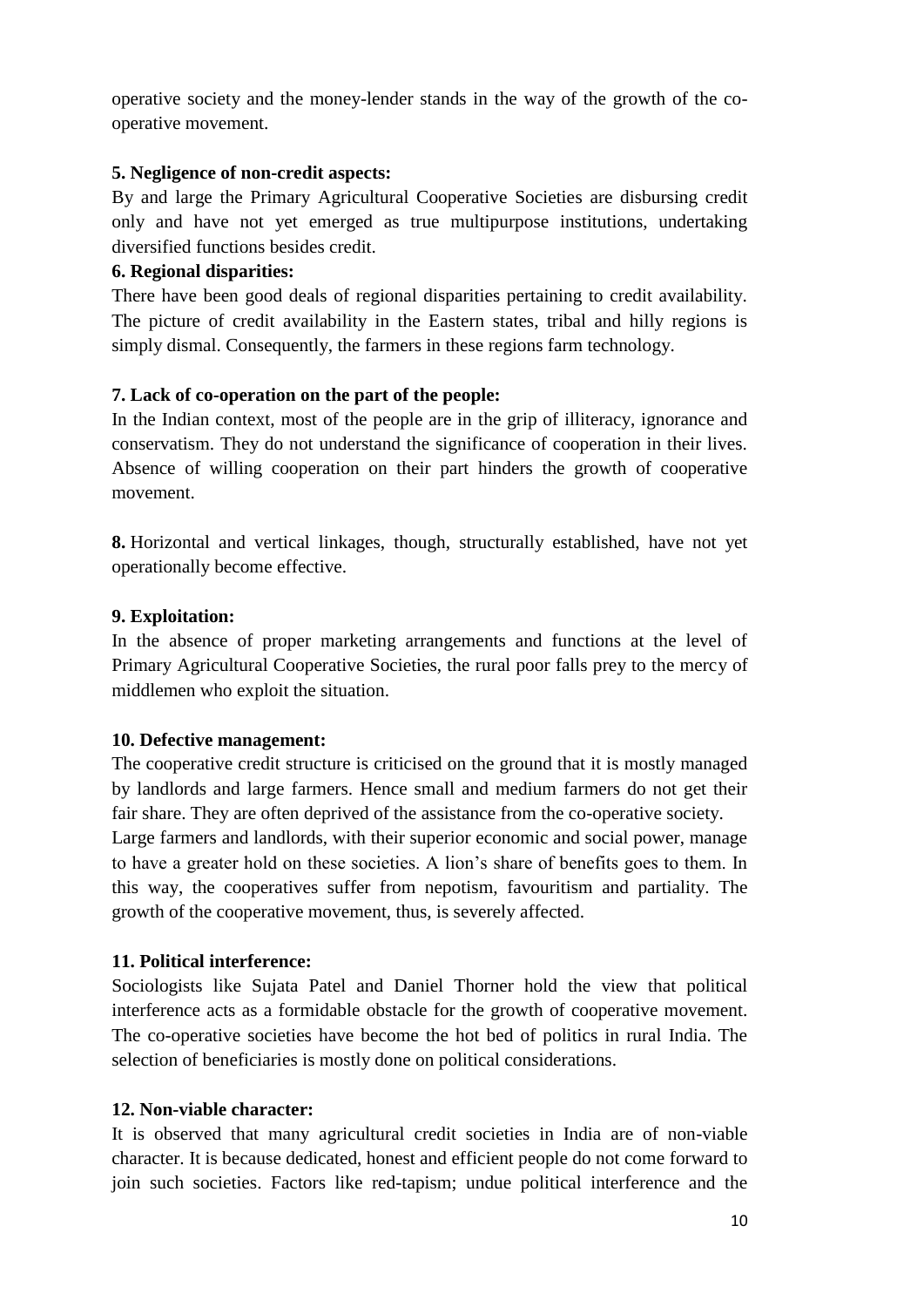# **1.5.2 Features of 73rd Amendment of the Constitution**

After the recommendations of the L. M. Singhvi Committee, the Panchayati Raj Institutions were a given a Constitutional status under Part IX of the Constitution. The Part was added by the virtue of the Seventy Third Amendment Act. 11 Some of the features of the Act are:

- It did not apply to Schedule V areas of 9 states, schedule VI areas of North East, Darjeeling District and Jammu & Kashmir.
- Panchayati (Extension to Scheduled Areas) Act, 1996 was brought to extend the Panchayati Raj Institutions to the Scheduled and Tribal areas under Schedule V areas of 9 states. It also recognises the control of the Panchayati Raj Institutions over the natural resources of the area.
- The Panchayati Raj Institutes should be a 3 tier body for the State having population more than 20 lakhs, making to get some uniformity in the structure in the country.
- The election for the Panchayats takes place every 5 years and the elections are conducted by the State Election Commission, under the supervision of the State Election Commissioner.
- The Amendment provides for the reservation for women and SC/STs for effective participation in the rural areas and to make people reinstate their faith in the governance of the country.
- There is a provision for the constitution of the State Finance Commission to make recommendation to the State Government as far as the fiscal matters and other allied matters relating to the Panchayats are concerned.
- To establish the District Planning Committee.

# **1.5.3 Issues in Panchayati Raj Today**

Even after the implementation of the Panchayati Raj Institutions in India in almost every state, still there seems to be various issues that are yet to be dealt in order to ensure effective participation of these institutions. Some of them are:

- In India, there are around 2,32,278 panchayats at the village level; 6022 at the intermediate level; 535 at the district level still the panchayats has minimal powers to generate revenue. They do not have the powers to levy taxes and therefore they are hugely dependent on the State Government for funding. Therefore it is just a functional autonomy as it seems to be an extended form for the State Government and no other governing body even after having a Constitutional status.
- The recommendations of the State Finance Commission are not accepted. The State Finance Commission is meant to ensure an effective mechanism for the Panchayati institutions but it seems as if these institutions are merely on papers and not otherwise.
- There is no uniform system of election across the country as it is conducted by the State Election Commission. This leads to a functional deformity as the Constitution gives them an equal status and therefore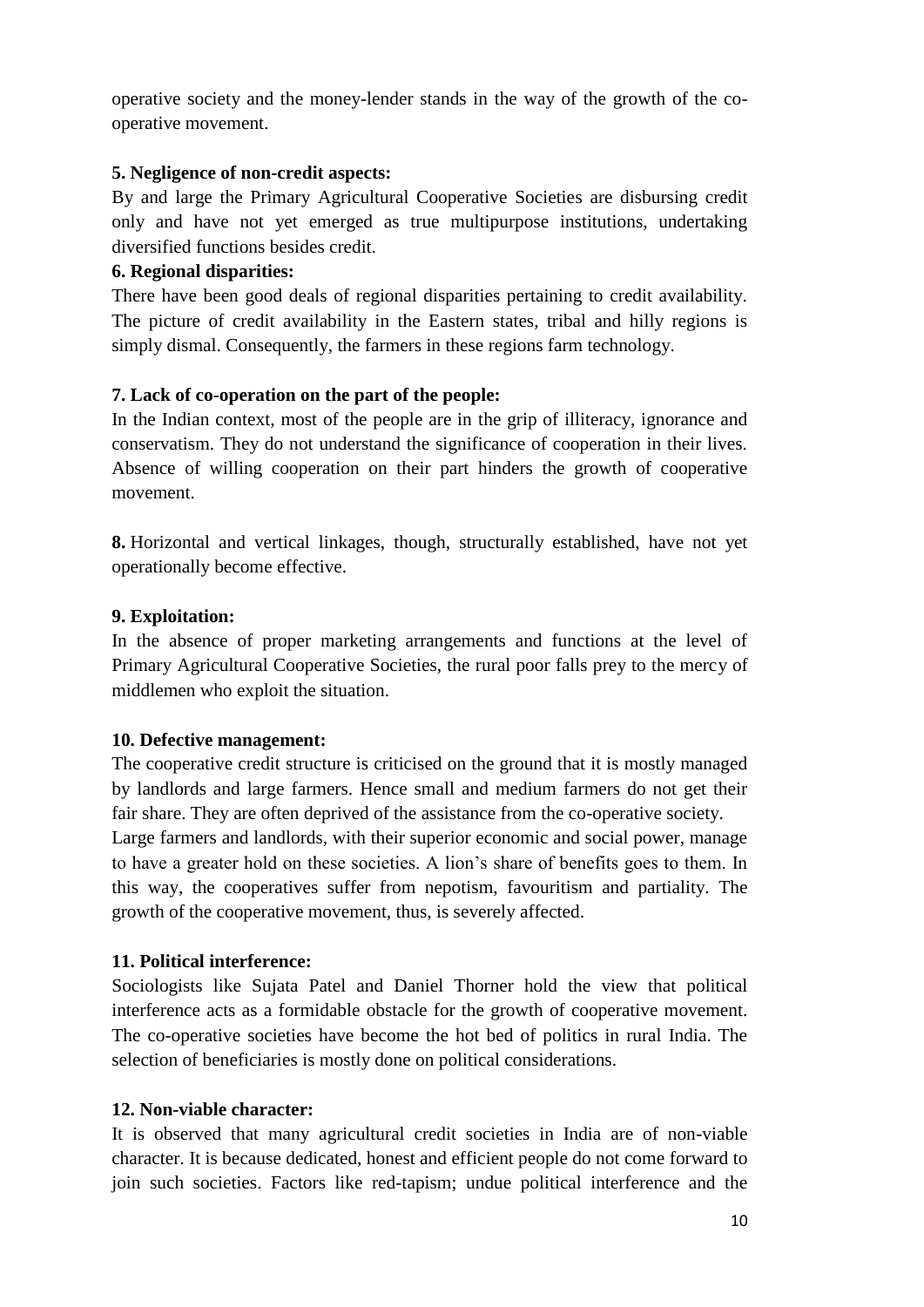there should be uniformity in the procedure followed in the functioning of the panchayati institutes throughout India.

- Out of the total panchayats, 27 lakh people are elected throughout India wherein 37% are women; 19% are SC and 12% are ST.
- Till November 2006, 8 states and 1 U.T. have transferred all 29 functions or subjects to the PRI. This clearly shows that in India the panchayats are merely an extension of the State and are not like a separate administrative unit, having a unique constitutional status. Kerala is the only state which has developed 40% of its plan outlay to the PRIs. It is important to note that only 13 states and 4 U.T. have constituted the District Planning Committee.
- Even in the daily functioning of the panchayati there are various lacunas like the problem of the proxy role exists because there are a few recognized people in the village that only run the system and not the actual elected candidate.
- Even after the legislative of keeping the panchayats clean from politics, there still exists influence of the bureaucracy and the political parties.

The concept of panchayati raj is not a recent one in India. There have been traces wherein the said system has been found working effectively in administration of the small units of the countries, like the villages. This concept has been acknowledged by various Constitutional framers and keeping in mind the Constituent Assembly's intent in mind, this has been given a Constitutional status under Part IX by the virtue of the Seventy Third Amendment. Even after two decades of the working of the panchayati raj in India constitutionally, there have been various issues in its effective functioning.

It would not be wrong to say that the panchayati raj institutions have started playing their administrative role in the manner it was thought to be. But the problem comes at the stage of the input from the major stakeholder, i.e. the public at large. The institution is today induced by various ill practices like the proxy voting or the corruption at large or the influence of the political parties. It is thus important to start the reform initially targeting the people, which include educating the voters as far as making them competent to understand their rights and duties.

Even the functioning of the panchayat in India needs a structural change as it does not have any powers to levy tax, and therefore it is dependent on the State Government for financial assistance and loses its independency. The role of the political parties is also very persistent in the panchayati raj system and thus these issues needs to be addressed at the earliest.

Therefore, it can be seen that the Panchayati Raj Institutions have worked a long way in implementing the objective that they were thought with. Yet there comes various problems today that need to be addressed. In India, the majority of the population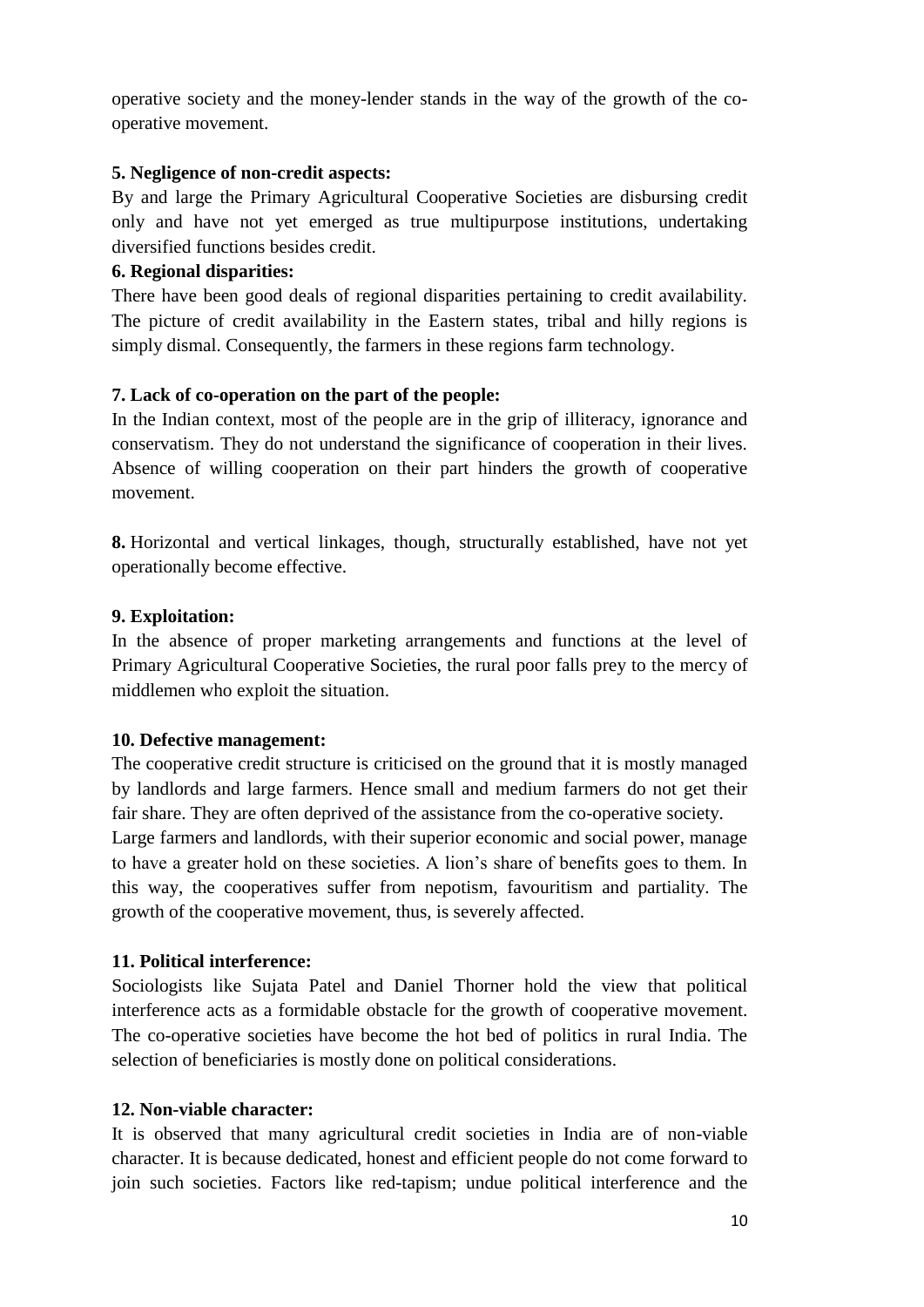belongs to the rural areas and therefore it is needed that the administration of such units is made effective.

# **Check Your Progress – 1.3 Note:** a) Use the space provided for your answers. b) Check your answers with the possible answers provided at the end of this unit. Q3- In which year the Balwant Rai Mehta Committee was setup? Ans-Q4- In which year K. Santhanam Committee was setup? Ans-

# **1.6 LET US SUM UP**

- The Community Development Programme of the present form is, in the main, an American concept. It is, in a way, the culmination of the economics of rural reconstruction as learnt and developed in the United States with its practical usefulness justified under the Indian conditions.
- The Planning Commission has defined the Community Development Programme in these words: "Community development is an attempt to bring about a social and economic transformation of village life through the efforts of the people themselves."
- Prof. Carl Taylor rightly observes that the programme signifies active cooperation and involvement of the ruralites in formulating and executing their own plans and programmes.
- The Community Development Programme was inaugurated on October 2, 1952. Fifty-five community projects were launched. The programme launched in 1952 was extended to wider areas at the end of the First Five-Year Plan.
- The Community Development Programme is broadly divided into three phases. They are- (a) the National Extension Phase, (b) the Intensive Community Development Project Phase and (c) the Post-Intensive Development Phase.
- The first Cooperative Credit Societies Act was passed in 1904. To remove the weaknesses of this Act, the new Cooperative Societies Act was passed in 1912. The movement has now made rapid strides.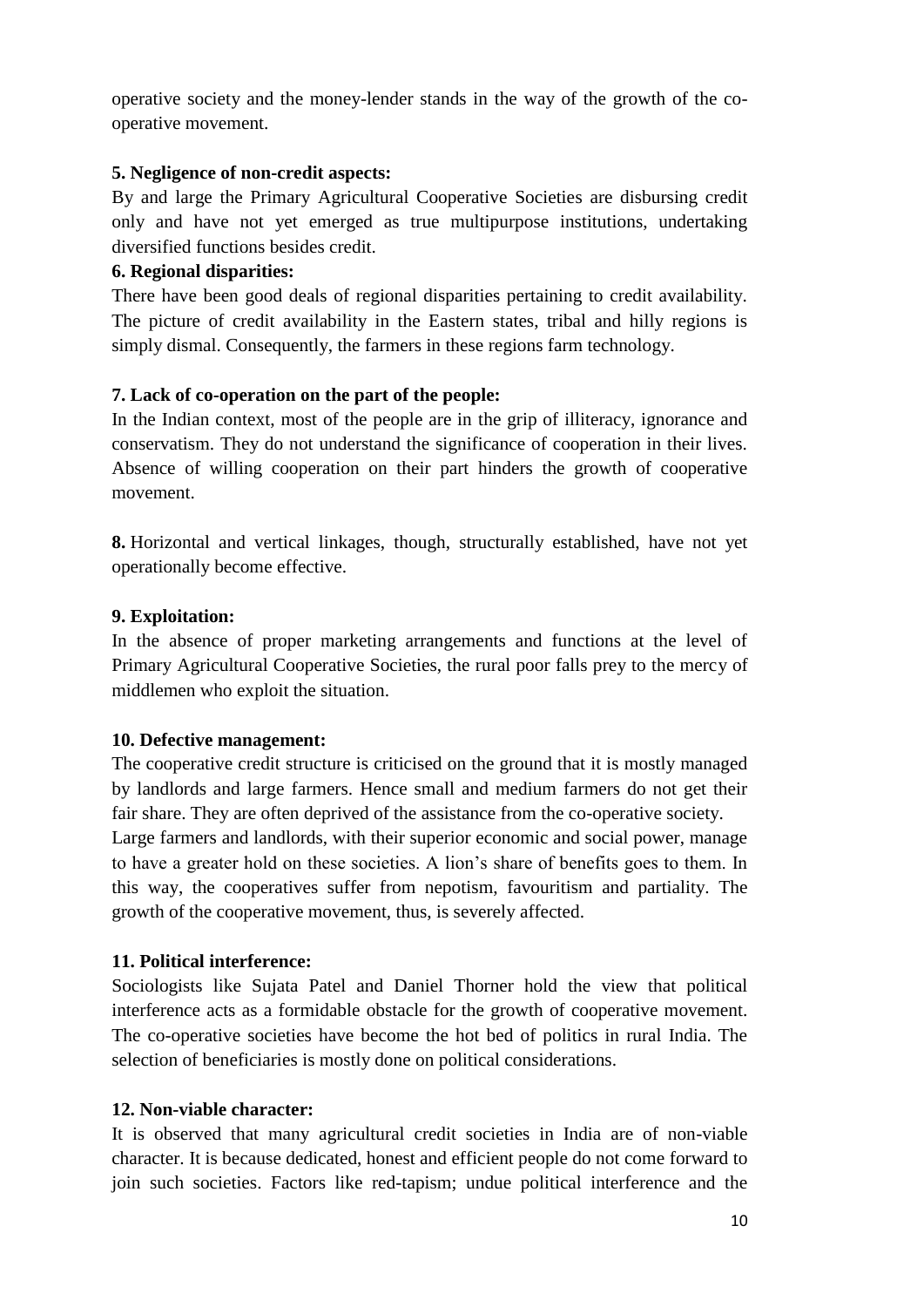- Maclagan Committee in 1914 which suggested certain improvements in its functioning, such as better procedure of audit, emphasis on teachings to members and to have steady progress of the movement.
- the system of Panchayati Raj, despite having derived their powers and existence from the Constitution of India
- In India, we have a unique system for governance at the village level. The governance of such small unit of India is by the Institutes, called the Panchayati Raj Institutions.
- The Panchayati Raj Institute derives their existence from the Constitution under Part IX under the head The Panchayats.
- Under the Constitution, there can be just three levels of the Panchayat.

# **1.7 GLOSSARY**

**Community:** A group of people living in the same place or having a particular characteristic in common.

**Rurality:** A condition of place based homeliness shared by people with common ancestry or heritage and who inhabit traditional, culturally defined areas or places statutorily recognised to be rural.

**Decentralization:** the transfer of control of an activity or organization to several local offices or authorities rather than one single one.

# **1.8 CHECK YOUR PROGRESS: ANSWER KEYS**

Ans to Q1- The long – term objective of community development projects refers to holistic development of rural life through optimum utilisation of physical and human resources. It is further oriented to provide all sorts of facilities available in a Welfare State to the ruralites. Taking care of the social, moral and financial progress of the villagers also comes within the purview of the long-term objectives of community development projects.

Ans to Q2- The new Cooperative Societies Act was passed in 1912 Ans to Q3- Balwant Rai Mehta Committee was setup in 1957 Ans to Q4- K. Santhanam Committee was setup in 1963.

# **1.9 MODEL QUESTIONS**

- What is community development programme, discuss about its characteristics?
- What are the main objectives of community development programme?
- Discuss the major achievements of the Co-operative Movement in India?
- Discuss about the panchayat raj system in India?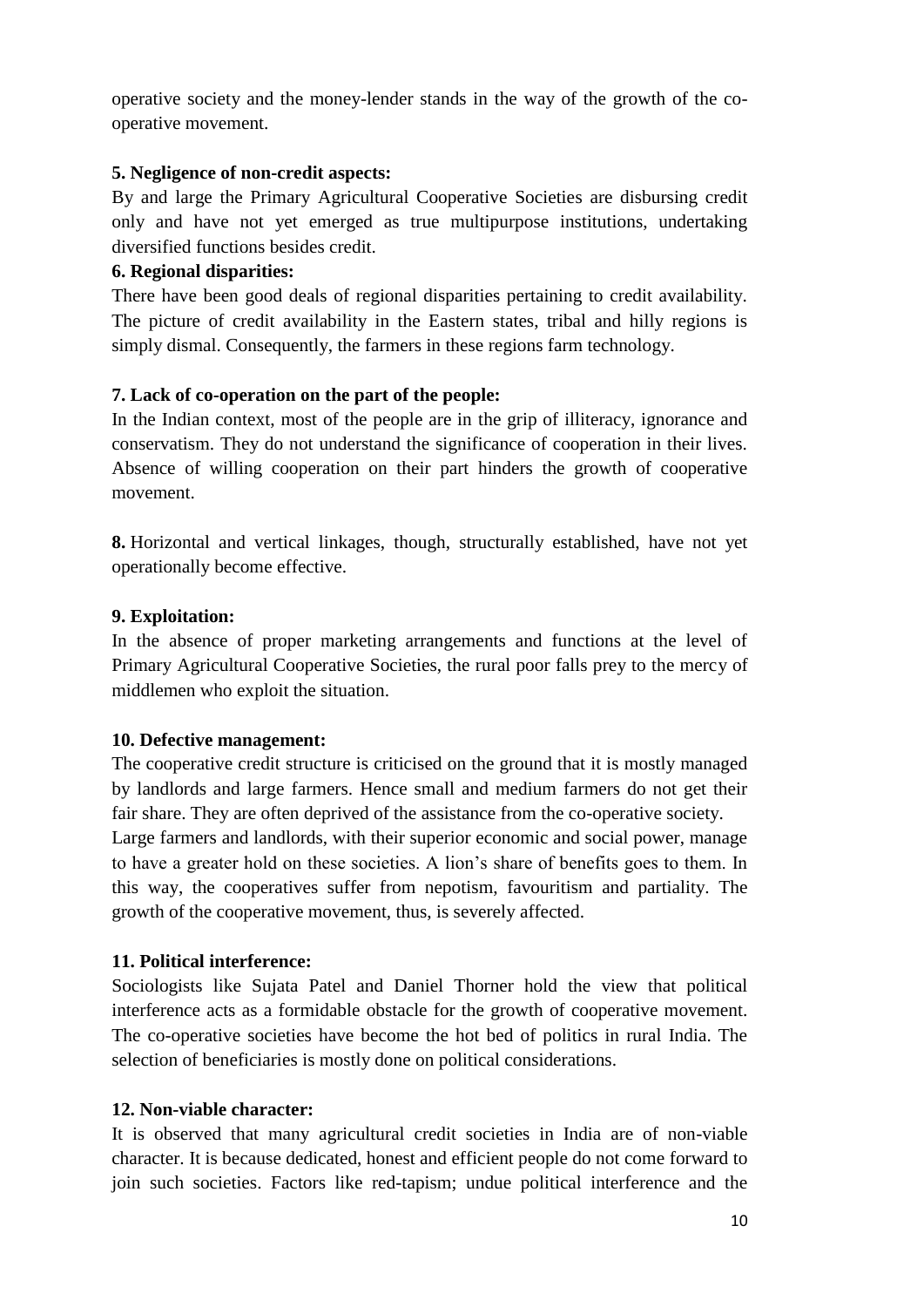# **1.10 REFERENCES**

- 1. Bertrand. A.L., Rural Sociology
- 2. Shah. G., Gandhian Approach to Rural Development
- 3. Dey. S.K., Panchayati Raj
- 4. Puri. K.E., Social System in Rural India
- 5. Gillette. J.M., Rural Sociology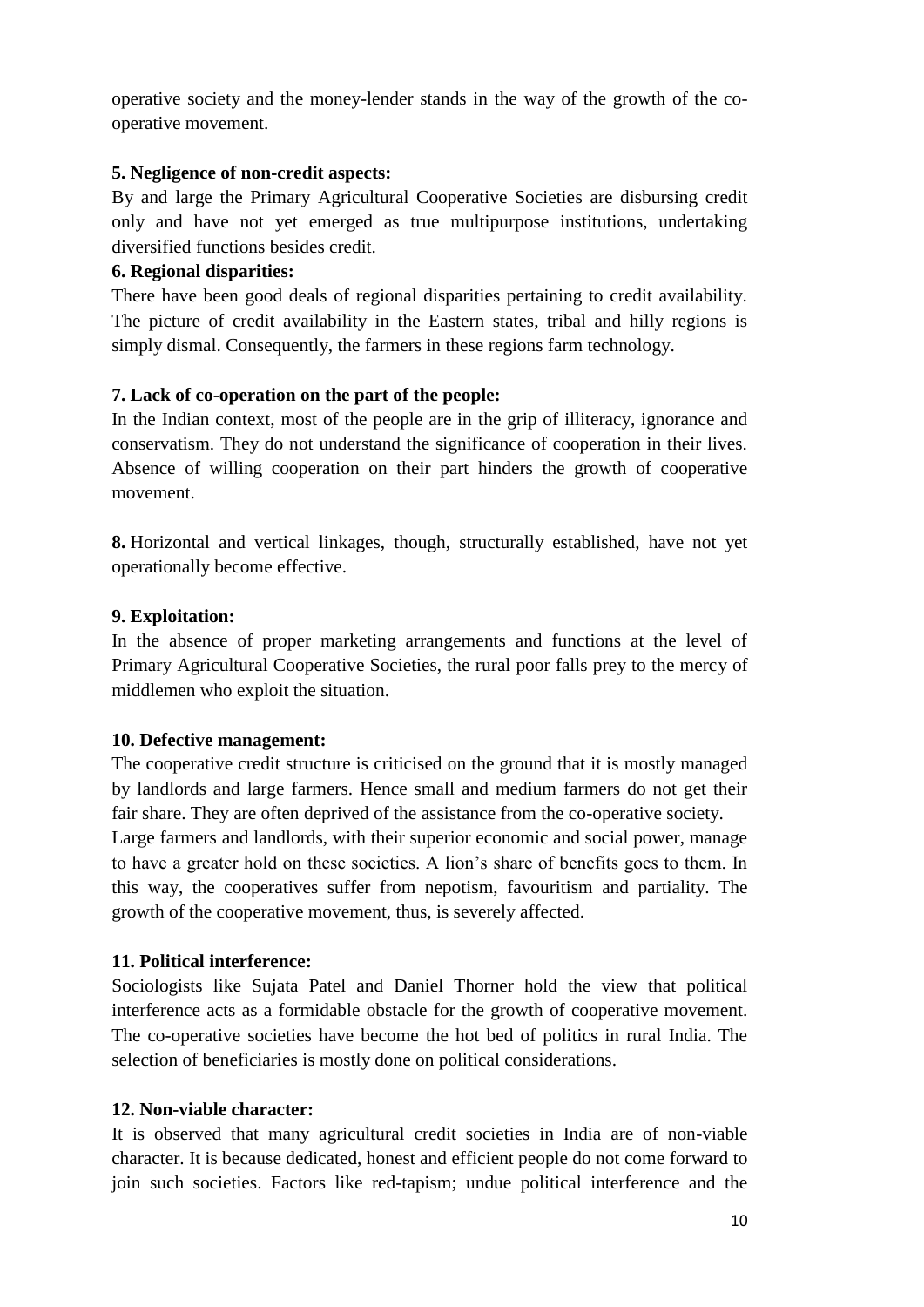# **UNIT- 2 SWARNAJAYANTI GRAM SWAROZGAR YOJANA (SGSY)**

- 2.1 Introduction
- 2.2 Learning Objectives
- 2.3 SGSY: Concept and Strategy
	- 2.3.1 Features of SGSY
	- 2.3.2 A Critical Appraisal of SGSY
- 2.4 (MGNREGA): Mahatma Gandhi National Rural Employment Guarantee Act 2.4.1 Significance of MNREGA:
	-
	- 2.4.2 Salient features of the Act
	- 2.4.3 Funding
	- 2.4.4 Out-comes so far
- 2.5 Let us sum up
- 2.6 Glossary
- 2.7 Check your progress
- 2.8 Model questions
- 2.9 References

# **2.1 INTRODUCTION**

The SGSY, launched on 1st April, 1999, after restructuring the IRDP and allied schemes is the only self-employment programme for the rural poor. Six rural development programmes have been integrated into SGSY. These are: IRDP, TRYSEM, DWCRA, SITRA (Supply of Improved Toolkits to Rural Artisans), GKY (Ganga Kalyan Yojana) and MWS (Million Well Scheme).

# **2.2 LEARNING OBJECTIVES**

After go through this unit, you can able to-

- Understand the concept and objectives of SGSY.
- Explain the significances and features of MNREGA.

#### **2.3 SGSY**

The SGSY aims at bringing the self-employed above the poverty line within a period of three above the poverty line within a period of three years by providing them income generating assets through bank credit and government subsidy. The district Rural Development agencies implement the scheme. The assisted families known as swarozgaries can be either individuals or groups, and would be selected form BPL families by a three, Banks team consisting of Block Development officer, Banks and Sarpanch.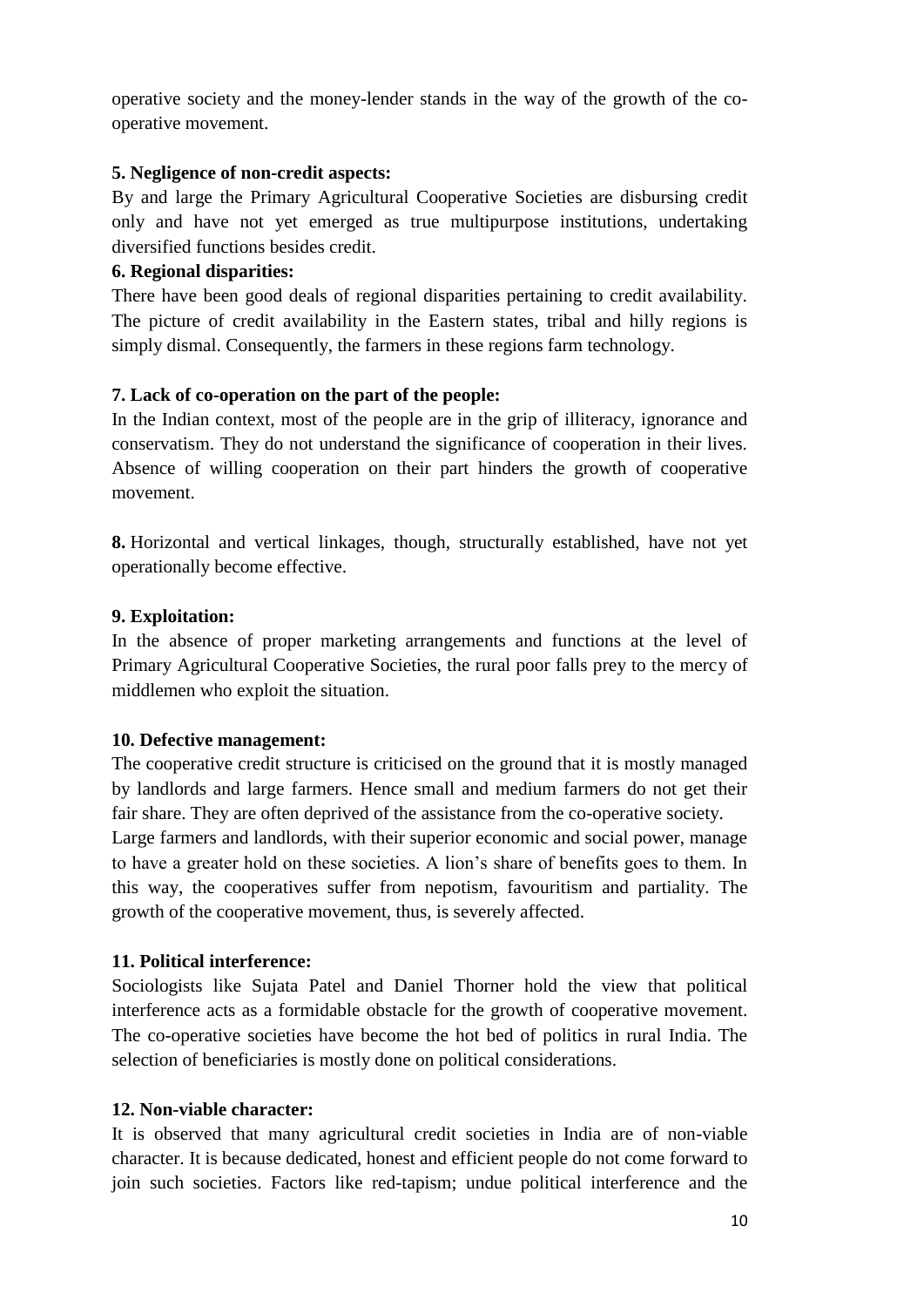# **Strategy of SGSY:**

- The cluster approach for selection of activities.
- Credit channeled mainly through SHGs;
- Training and infrastructure component and
- $\bullet$  Involvement of NGOs.

# **2.3.1 Features of SGSY**

- The SGSY aims at establishing a large number of micro enterprises in the rural areas, building upon the potential of the rural poor.
- The SGSY emphasizes on the cluster approach for establishing the micro enterprises. For this, 4-5 key activities have to be identified in each block. The major share of the SGSY assistance has to be in activity clusters. The SGSY adopts a project approach for each key activity project Reports are to be prepared in respect of each of the identified key activities. The Banks and other Financial institutions have to be closely associated and involved in preparing these project Reports, so as to avoid delays in sanctioning of loans and to ensure adequacy of financing.
- The existing infrastructure for the cluster of activities should be reviewed and gaps identified critical gaps in investment have to be made up under the SGSY, subject to a ceiling of 20% (25% in the case of North Eastern states) of the total allocation made under the SGSY for each District. This amount is maintained by the DRDAs as 'SGSY-Infrastructure fund'.
- In the planning of the key activities, care has to be taken to ensure that the maximum numbers of panchayats are covered without jeopardizing the quality of the programme.
- The assisted families may be individuals or groups (SHGs). The SGSY, however, favours the group approach. The GRAM SABHA authenticates the list of families below the poverty line identified in the BPL census.
- Women and weaker sections will be the focus of poverty eradication effort under SGSY fifty percent of the benefits under the programme will accrue to the SC/STs, 40% to women and 3% to handicapped persons.
- Credit is a critical component in SGSY, subsidy being only a minor and enabling component. It is proposed to involve banks and other financial institutions closely in the planning and preparation of projects, identification of activity clusters, infrastructure planning as well as capacity building and choice of activity of the SHGs.
- The SGSY seeks to promote multiple credits rather than a onetime credit 'injection'. The credit requirement of the swarozgaris needs to be carefully assessed; the swarozgaries are allowed and, in fact encouraged to increase Credit intake over the years.
- The SGSY seeks to lay emphasis on skill development through well designed training courses. Those, who have been sanctioned loans are to be assessed and given necessary training. The design, duration of training and the training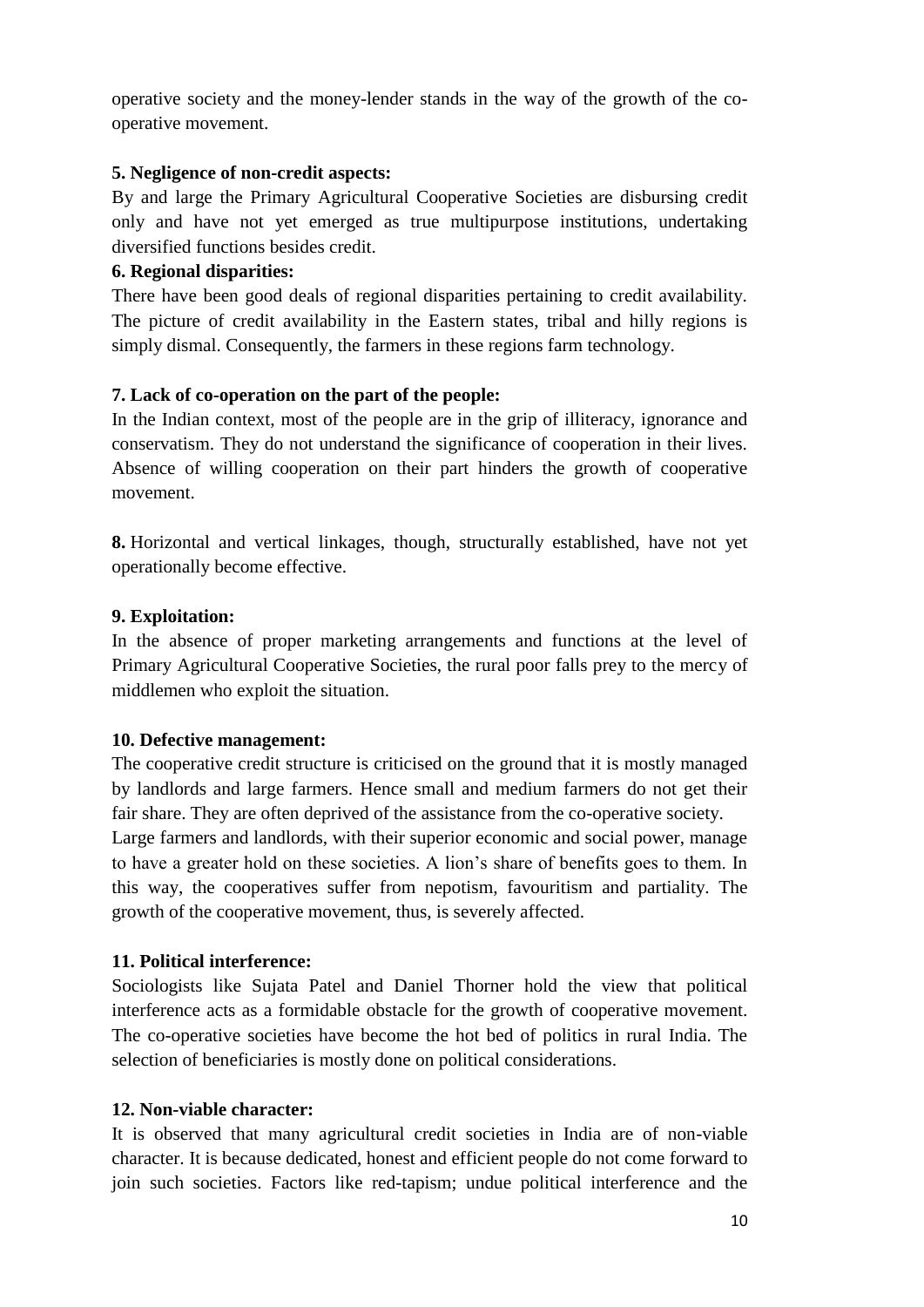curriculum is tailored to meet the needs of the identified key activities. DRDA, are allowed to set apart up to 10% of the SGSY allocation on training. This may be maintained as 'SGSY-Training Fund'.

- The SGSY attempts to ensure upgradation of technology in the identified activity clusters. The technology intervention seek to add value to the local resources including processing of the locally available material form natural and other resources for local and non local market.
- The SGSY provides for promotion of marketing of the goods produces by the SGSY swarozgaries, which involves provision of market intelligence, development of markets and constancy services as well as institutional arrangements for marketing of the goods including exports.
- The SGSY is implemented by the DRDAs to go through the panchayat samitis. The process of planning, implementation and monitoring integrate the banks and other financial institutions, the PRIs, NGOs, as well as Technical Institutions in the district.
- 15% of the funds under the SGSY are set apart at the national level to try new initiatives for self-employment of the rural poor through "Special projects, in conjunction with other departments or semi government/international organization which includes initiatives to be taken in individual districts or across the districts."

# **2.3.2 A Critical Appraisal of SGSY**

- The choice of activity under SGSY must be governed by the resources and skills available in the area and also the market.
- The process of technology identification should be closely interlinked with the identification of key activity itself.
- The technology identified for each activity should be such that it can be managed comfortably by the Swarozgaries, and at the same time leads to quality products.
- The DRDA could not effectively implement IRDP. As such, it will not be successful in monitoring and grading the assisted SHGs

# **The Working Group for the Tenth Plan identifies the following factors as responsible for slow progress of SGSY.**

- a. Delayed start of the programme during 1999-2000 and initial preparatory works;
- b. Time involved in sensitization of different stake holders;
- c. DRDA continued to assist individual swarozgaries more than the SHGs with the resource available with them under the scheme.
- d. Flow of bank credit was also not as desired during the period;
- e. Inadequate delegation of powers to bank branches to sanction beyond a certain limit.
- f. Demand by bank to collateral security for loan beyond Rs.50, 000. Also, inadequate availability of credit has adversely affected average per family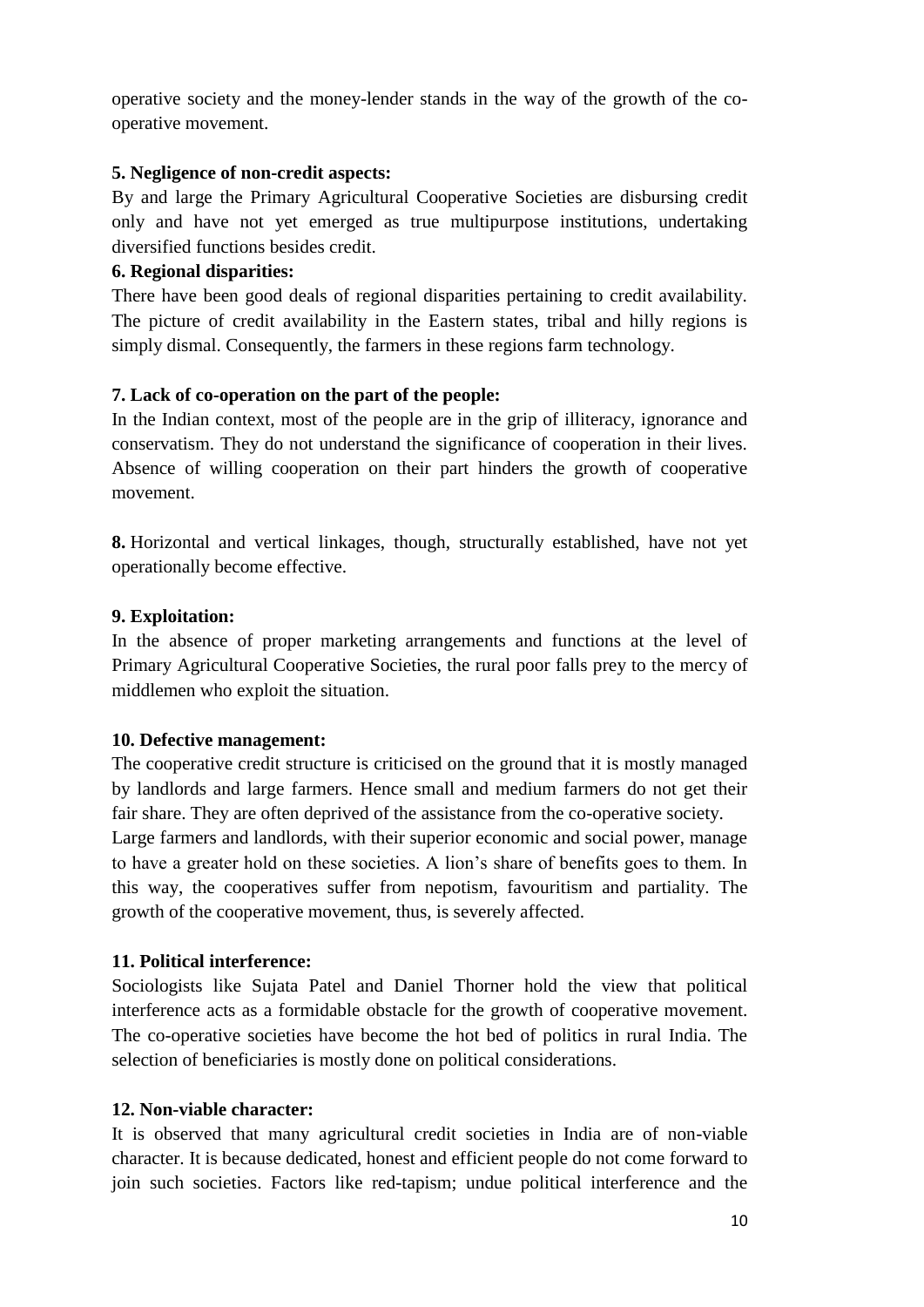investment and credit subsidy ratio during the first two years of the programme.

The national conference of the state ministers of rural development. NGOs, Field level functionaries, banks, SHG members held at the National Institute of Rural development (NIRD), Hyderabad, during 23-24 June, 2001 made some suggestions to strengthen SGSY. These include:

- Relaxation in the number of key activities per block/district.
- Relaxation in the size of the self help group.
- Relaxation in minimum time involved for gradation of groups first for revolving funds and then for assistance to take up economic activities;
- Increasing the loan limit for collateral security both for individual and groups;
- Bankers accountability in implementation of the scheme.
- Active involvement of voluntary sector in social mobilization of the poor;
- Continues sensitization of all concerned and
- Gradual shift from individual finance to group finance and ultimately making group finance 100 percent under the scheme.

#### **Check Your Progress – 2.1**

**Note:** a) Use the space provided for your answers.

b) Check your answers with the possible answers provided at the end of this unit. Q1. Discuss about the Strategy of SGSY.

Ans-

# **2.4 (MGNREGA): MAHATMA GANDHI NATIONAL RURAL EMPLOYMENT GUARANTEE ACT**

The National Rural Employment Guarantee Act (recently renamed as **Mahatma Gandhi National Rural Employment Guarantee Act (MGNREGA)** aims at enhancing the livelihood security of the people in rural areas by providing guaranteed wage employment through works that develop the livelihood resource base of that area so that in that process of employment generation durable assets are built up. The Act was enacted in September 2005. It was notified in 200 districts of 27 States on February 02, 2006, and was extended to 130 additional districts in 2007- 08. All the remaining rural areas have been notified with effect from April 1, 2008.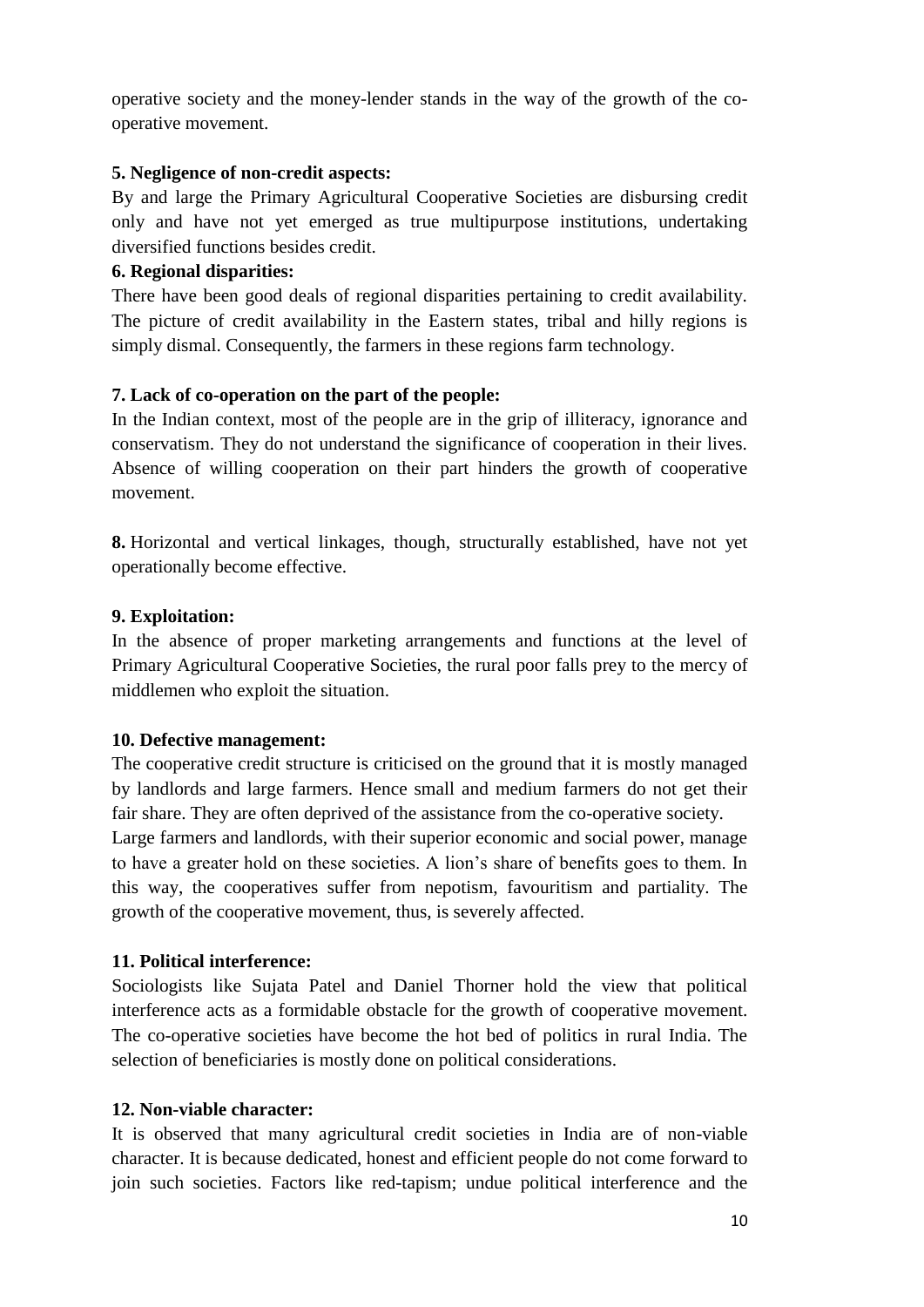# **2.4.1 Significance of MNREGA:**

The significance of NREGA lies in the fact that it operates at many levels. It creates a social safety net for the vulnerable by providing a fall-back employment source, when other employment alternatives are scarce or inadequate. It adds a dimension of equity to the process of growth. It creates a right-based framework for wage employment programmes, by conferring legal entitlements and the right to demand employment upon the workers and makes the Government accountable for providing employment in a time bound manner. By prioritizing natural resource management, and emphasizing the creation of durable assets it holds the potential of becoming a growth engine for sustainable development of an agriculture based economy. Finally, its operational design built around strong decentralization and lateral accountability to local community offers a new way of doing business and a model of governance reform anchored on the principles of transparency and grass root democracy. In this way, the potential of NREGA spans a range from basic wage security and recharging rural economy to a transformative empowerment process of democracy.

# **2.4.2 Salient features of the Act:**

# **Right based framework**

- Adult members of a rural household who are willing to do unskilled manual work may apply for registration to the local Gram Panchayat, in writing, or orally.
- The Gram Panchayat after due verification will issue a Job Card. The Job Card will bear the photograph of all adult members of the household and is free of cost.
- A Job Card holding household may submit a written application for employment to the Gram Panchayat, stating the time and duration for which work is sought.

# **Time bound guarantee**

- The Gram Panchayat will issue a dated receipt of the written application for employment, against which the guarantee of providing employment within 15 days operates. If employment is not provided within 15 days, daily unemployment allowance, in cash has to be paid. Liability of Payment of unemployment allowance is of the Sates.
- Work should ordinarily be provided within 5 km radius of the village or else extra wages of 10% are payable.
- Wages are to be paid according to minimum wages. Disbursement of wages has to be done on weekly basis and not beyond a fortnight.

#### **Women empowerment**

 At least one-third of persons to whom work is allotted work have to be women.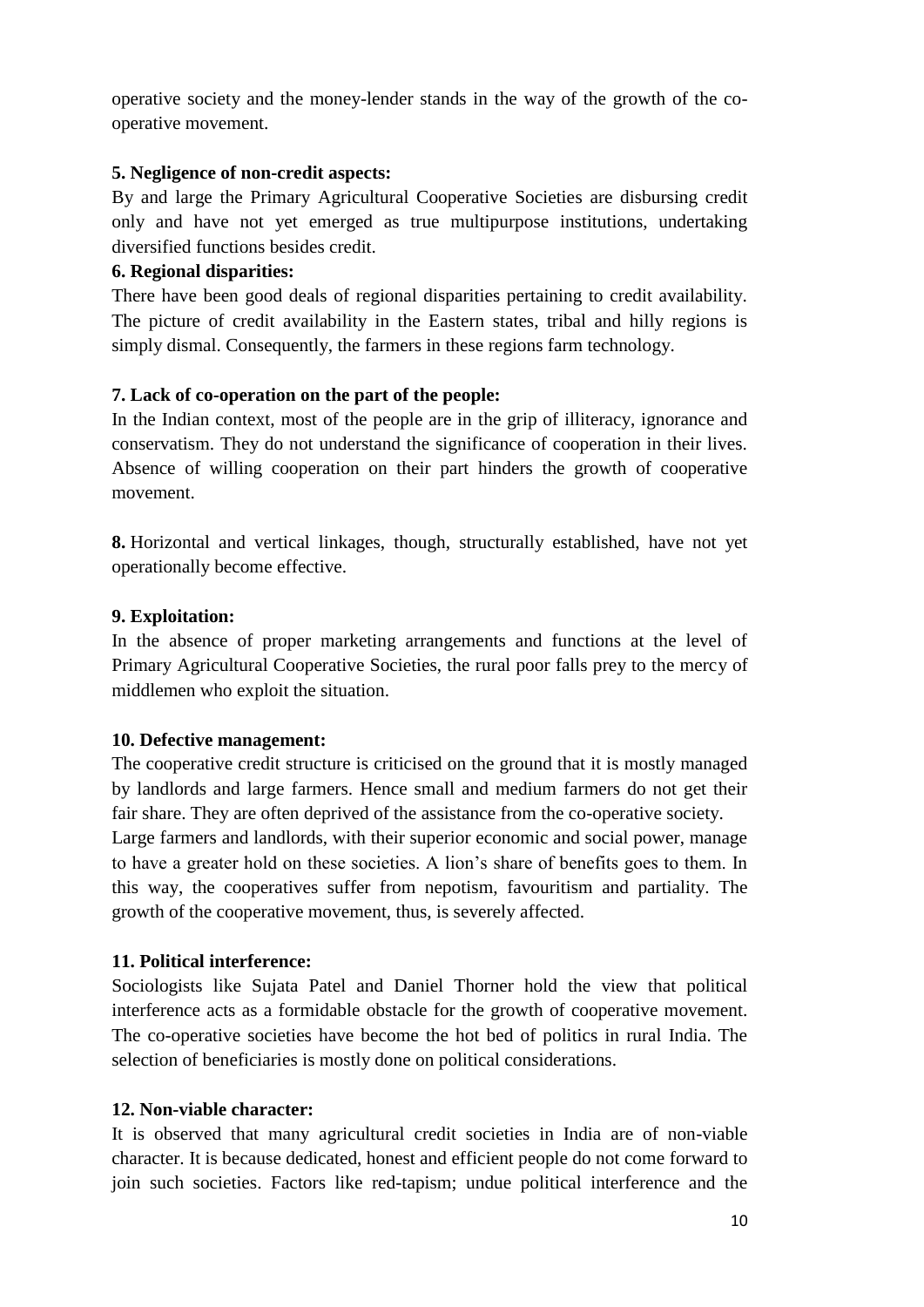# **Work site facilities**

 Work site facilities such as creche, drinking water and shade have to be provided.

# **Decentralised planning**

- The shelf of projects has to be prepared by Gram Sabha. At least 50% of works have to be allotted to Gram Panchayats for execution.
- Panchayat Raj Institutions [PRIs] have a principal role in planning and implementation.

# **Labour intensive works**

 A 60:40 wage and material ratio has to be maintained. Contractors and use of labour displacing machinery is prohibited.

# **Public accountability**

- Social Audit has to be done by the Gram Sabha.
- Grievance redressal mechanisms have to be put in place for ensuring a responsive implementation process.

# **Transparency**

 All accounts and records relating to the Scheme are to be made available to any person desirous of obtaining a copy of such records, on demand and after paying a specified fee.

# **Permissible works:**

- Water conservation
- Drought proofing (including plantation and afforestation)
- Irrigation canals
- Minor irrigation, horticulture and land development on the land of SC/ST/- BPL/IAY and land reform beneficiaries
- Renovation of traditional water bodies
- Flood protection
- Land development
- Rural connectivity
- Any other work that may be notified by the Central Government in consultation with the State Government.

# **2.4.3 Funding:**

The Central Government bears the cost on the following items:

- The entire cost of wages of unskilled manual workers.
- Seventy five percent of the cost of material and wages of skilled and semiskilled workers.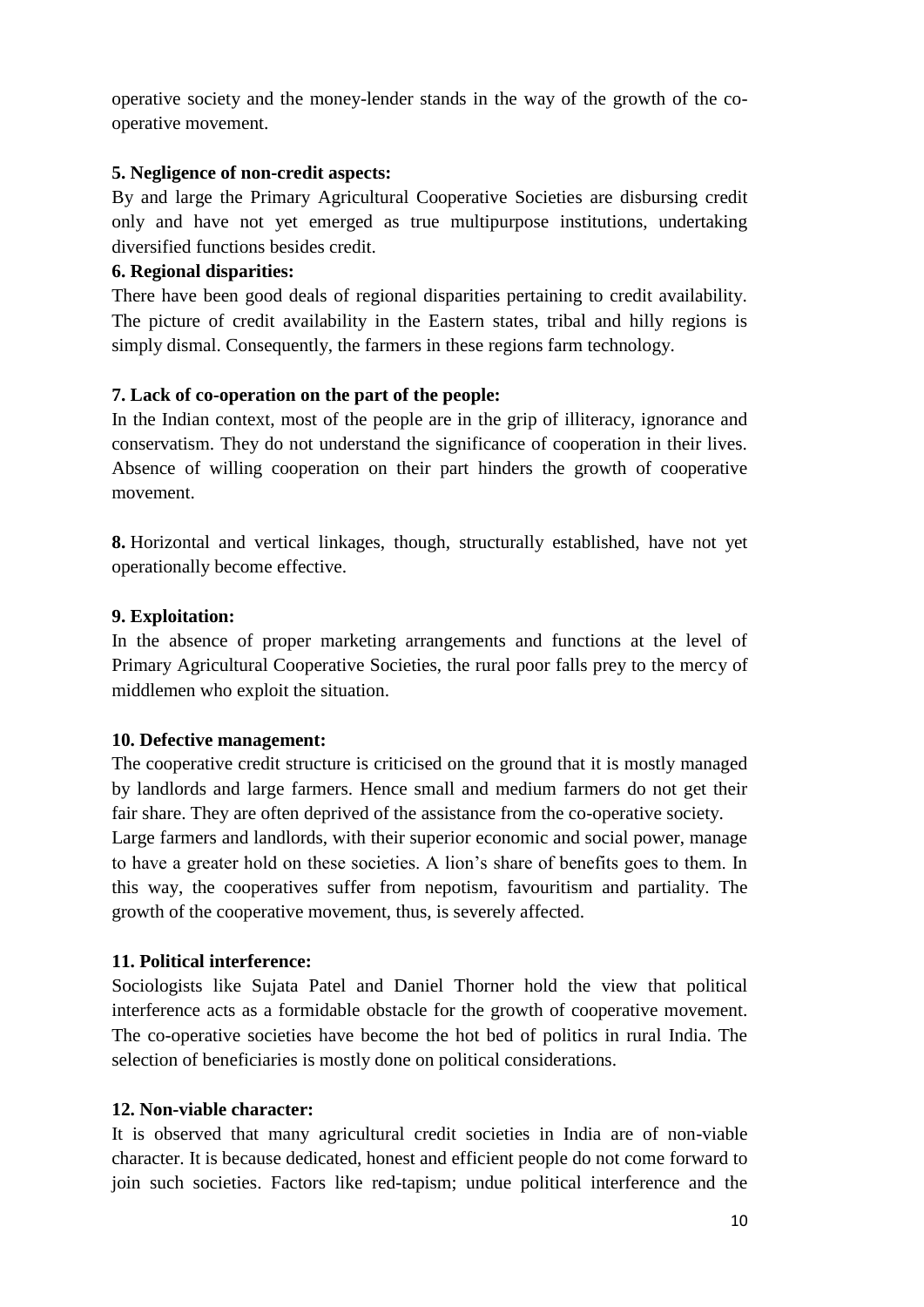- Administrative expenses as may be determined by the central government, which will include inter alia, the salary and the allowances of the Programme Officer and his supporting staff and work-site facilities.
- Expenses of the National Employment Guarantee Council.

# **2.4.4 Out-comes so far:**

Two years of implementation of NREGA vindicates the self-targeting, demandbased nature of the programme. It is also evident that the nature of employment is seasonal and that the duration of employment sought varies according to the prevailing opportunities of employment offered under local agricultural practices and other alternative forms of employment and all job card holding families do not necessarily request for the full 100 days of employment.

The success of the NREGS depend mainly on the greater and efficient functions of the Panchayats, quality of planning, quality of works, maintenance of authentic muster rolls, transparency in works, strict monitoring, free public access to all information, strict field verification, minimum administrative interference, minimum expenses on administrative expenses, regular training and knowledge network. More importantly, no political and bureaucratic interference in the implementation of the MNREGA scheme in its present form and content.

#### **Deficiencies:**

According to the Comptroller and Auditor General (CAG), barely 3.2 per cent of the 50 million registered households could set the full 100 days employment under the scheme. The average employment provided was just 18 days. The main deficiency was the lack of adequate administrative and technical man-power at the block and gram panchayat levels. The lack of manpower adversely affected the preparation of plans, scrutiny, approval, monitoring and measurement of works and maintenance of the stipulated records at the block and GP level. Another deficiency is malpractices, which range from inflated measurement to workers not being on rolls to work given to contractors against the rules. In many states technical staff has not been appointed to manage the scheme. In some cases states have not received the money needed from the centre.

#### **Panchayats have a major role:**

The NREGS has many features that make it different from other rural employment schemes of the government. Firstly, it is set up under an act of Parliament, the National Rural Employment Guarantee Act (NREGA) 2005. This gives it the status of a law and it cannot be dismantled, except by Parliament. Its main USP is that under it any family that applies for work will be entitled to a total of 100 days of unskilled agricultural work at specified minimum wages for any of its adult members. Furthermore, every family that wants work will first have to register with the local gram panchayat, which will then issue it a job card, a booklet which is a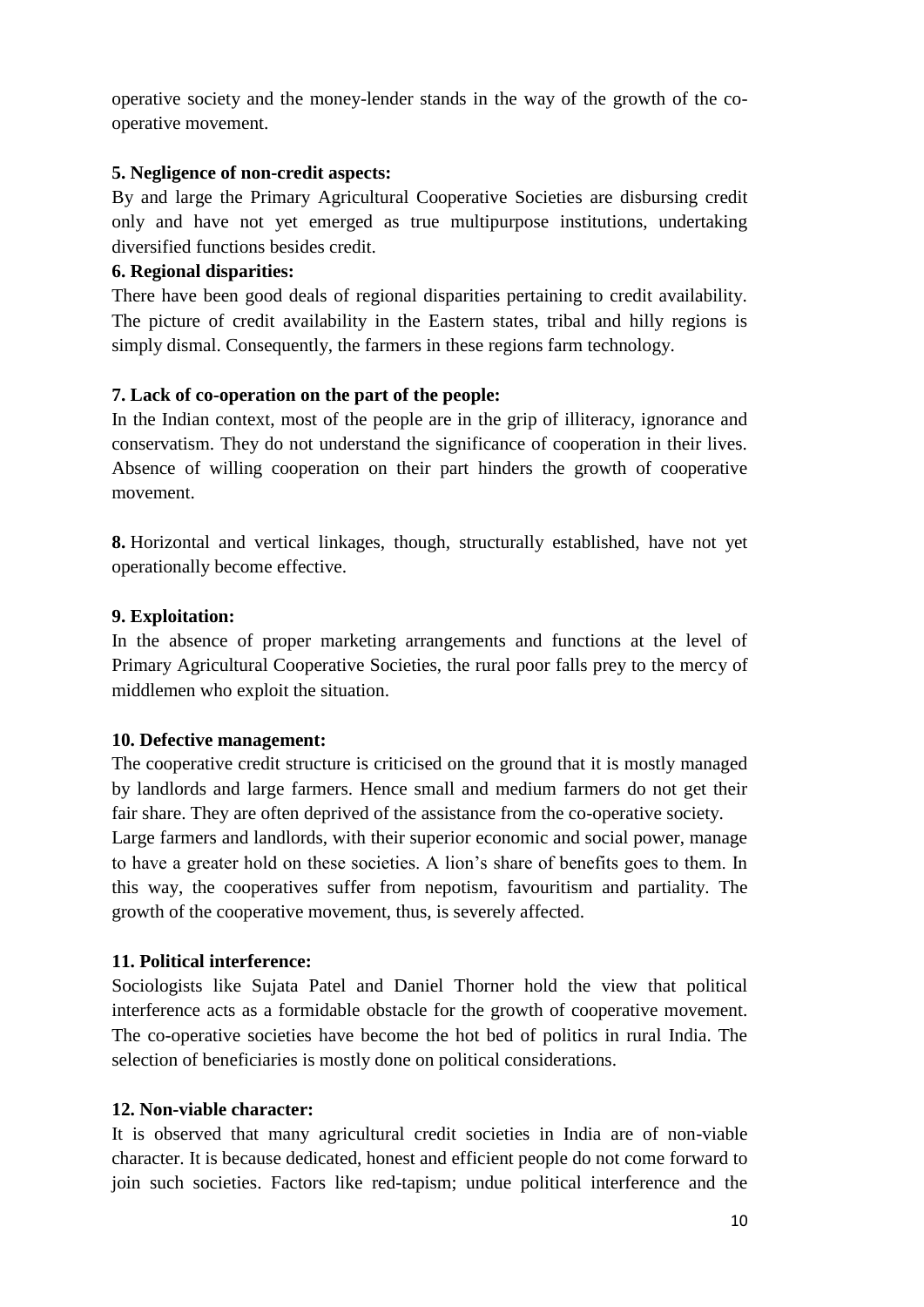kind of identity card with photos of all adult members and would also record the work given and the wages earned by the members of that family.

A job card holding family must then apply for employment, and must be given employment within 15 days of the application for a minimum period of 14 days. This would be paid by the Central government. If it is not given the work it has to be paid a daily unemployment allowance to be paid by the state government. The panchayats are to be involved in a major way by seeing to it that at least half the work is given by them and not by government departments like irrigation, PWD, agriculture or forestry. Thus while the scheme is funded by the Centre, states and panchayats share in its implementation.

The panchayats are to have a major role in planning and deciding upon the work needed under the NREGA. Each district has to prepare a shelf of permissible projects from water conservation, drought proofing (including plantation and afforestation), irrigation works, and renovation of traditional water bodies, land development, flood protection and rural connectivity. Thus a crucial aspect of the NREGA is building up agricultural asset to increase productivity besides providing employment.

# **Check Your Progress – 2.2**

**Note:** a) Use the space provided for your answers. b) Check your answers with the possible answers provided at the end of this unit. Q2. Discuss at least one features of MNREGA? Ans-

# **2.10 LET US SUM UP**

- The SGSY, launched on 1st April, 1999, after restructuring the IRDP and allied schemes is the only self employment programme for the rural poor.
- Six rural development programmes have been integrated into SGSY. These are: IRDP, TRYSEM, DWCRA, SITRA (Supply of Improved Toolkits to Rural Artisans), GKY (Ganga Kalyan Yojana) and MWS (Million Well Scheme).
- Women and weaker sections will be the focus of poverty eradication effort under SGSY fifty percent of the benefits under the programme will accrue to the SC/STs, 40% to women and 3% to handicapped persons.
- The National Rural Employment Guarantee Act (recently renamed as Mahatma Gandhi National Rural Employment Guarantee Act (MGNREGA) aims at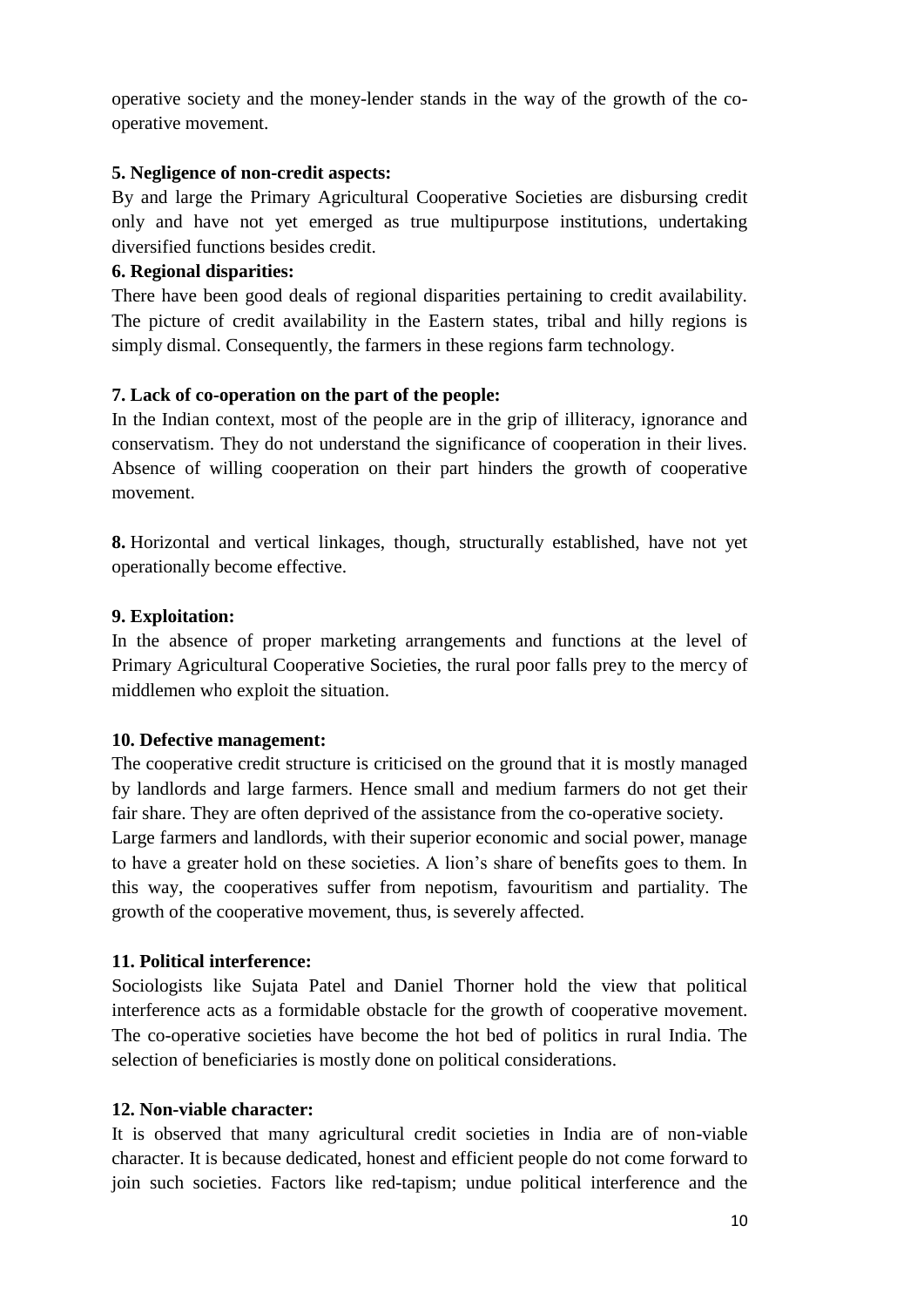enhancing the livelihood security of the people in rural areas by providing guaranteed wage employment through works that develop the livelihood resource base of that area so that in that process of employment generation durable assets are built up.

#### **2.11 GLOSSARY**

**Planning:** It is the process of thinking about the activities required to achieve a desired goal. It is the first and foremost activity to achieve desired results.

**Accountability:** the quality or state of being accountable especially: an obligation or willingness to accept responsibility or to account for one's actions public officials lacking accountability.

# **2.12 CHECK YOUR PROGRESS**

Ans to Q1- **Strategy of SGSY:**

- The cluster approach for selection of activities.
- Credit channeled mainly through SHGs;
- Training and infrastructure component and
- $\bullet$  Involvement of NGOs.

# Ans to Q2- **Features of MNREGA**

1-Right based framework

- Adult members of a rural household who are willing to do unskilled manual work may apply for registration to the local Gram Panchayat, in writing, or orally.
- The Gram Panchayat after due verification will issue a Job Card. The Job Card will bear the photograph of all adult members of the household and is free of cost.
- A Job Card holding household may submit a written application for employment to the Gram Panchayat, stating the time and duration for which work is sought.

# **2.13 MODEL QUESTIONS**

- 1. Explain the aims, strategy, and salient features of Swarnajayanti Gram Swarozgar Yojana?
- 2. Explain the major significances & features of MNREGA?

# **2.14 REFERENCES**

1. Bureau, Our. ["Deen Dayal Antyodaya Yojana launched".](https://www.thehindubusinessline.com/news/national/Deen-Dayal-Antyodaya-Yojana-launched/article20873859.ece) @businessline.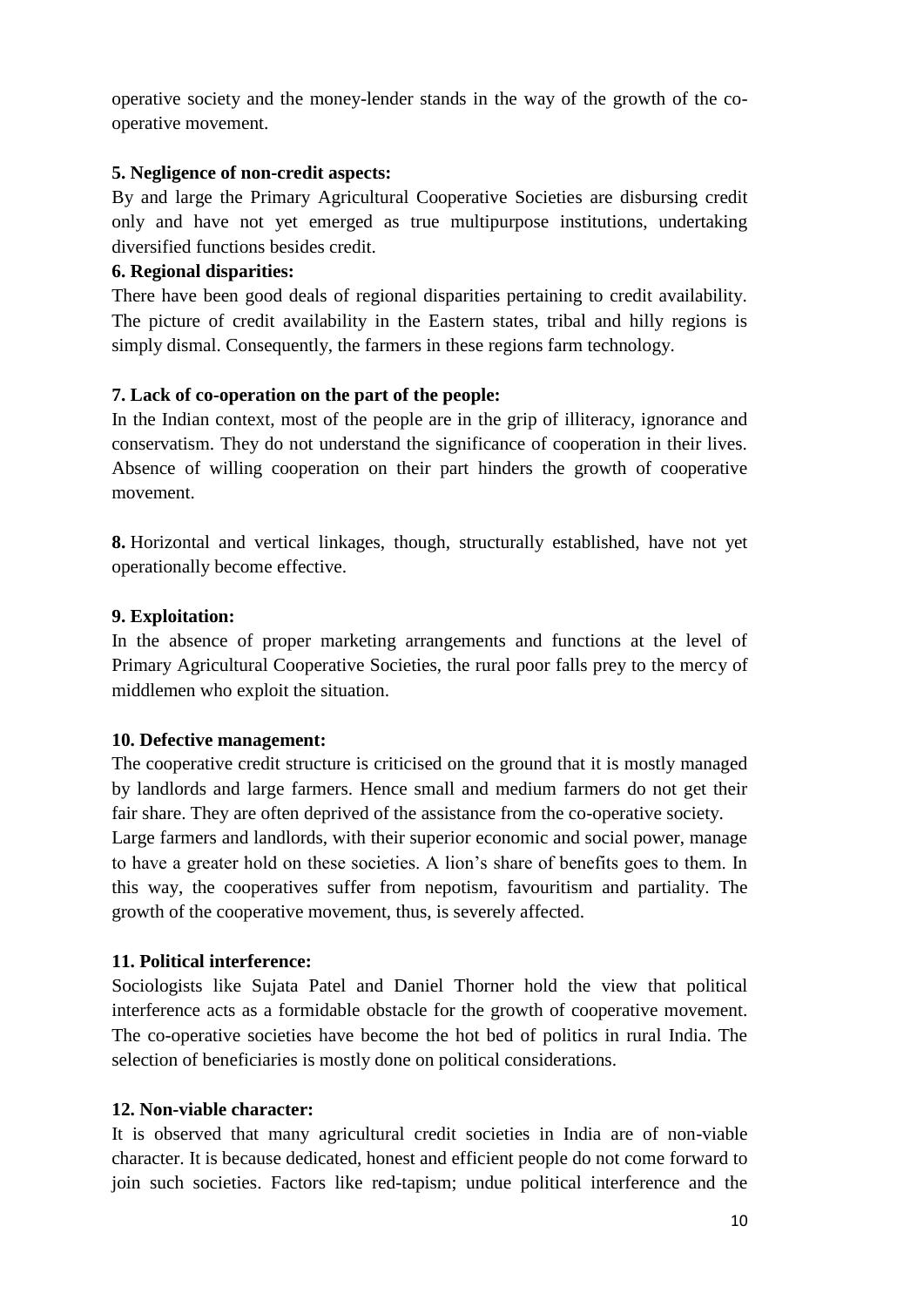- 2. ["Government announces 'Deen Dayal Upadhyaya Antyodaya Yojana'-](https://pib.gov.in/newsite/PrintRelease.aspx?relid=110033) DAY for [uplift of urban, rural poor".](https://pib.gov.in/newsite/PrintRelease.aspx?relid=110033) pib.gov.in.
- 3. ["Rural economy gets a boost as bank credit to SHGs increase in](https://m.hindustantimes.com/india-news/rural-economy-gets-a-boost-as-bank-credit-to-shgs-increase-in-northern-eastern-states/story-ORR3bDtZeoR7ZgD5gWQS4I.html)  [northern,southern, eastern states",](https://m.hindustantimes.com/india-news/rural-economy-gets-a-boost-as-bank-credit-to-shgs-increase-in-northern-eastern-states/story-ORR3bDtZeoR7ZgD5gWQS4I.html) [Hindustan Times,](https://en.wikipedia.org/wiki/Hindustan_Times) 19 November 2017
- 4. ["SGSY renamed as National Rural Livelihood Mission \(NRLM\)".](http://pib.nic.in/newsite/erelease.aspx?relid=49803) pib.gov.in. Retrieved 23 March 2020.
- 5. Ministry of Rural Development (2005). ["Mahatma Gandhi National Rural](https://web.archive.org/web/20120504092211/https:/rural.nic.in/sites/downloads/right-information-act/02%20_CIC_PartII_MG_NREGA(F).pdf)  [Employment Guarantee Act \(Mahatma Gandhi NREGA\)"](https://web.archive.org/web/20120504092211/https:/rural.nic.in/sites/downloads/right-information-act/02%20_CIC_PartII_MG_NREGA(F).pdf) (PDF). "Ministry of Rural Development", [Government of India.](https://en.wikipedia.org/wiki/Government_of_India) Archived from [the original](https://rural.nic.in/sites/downloads/right-information-act/02%20_CIC_PartII_MG_NREGA(F).pdf) (PDF) on 4 May 2012. Retrieved 5 November 2013.
- 6. Ministry of Rural Development (2005). ["The National Rural Employment](http://nrega.nic.in/Nrega_guidelines.pdf)  [Guarantee Act 2005 \(NREGA\) –](http://nrega.nic.in/Nrega_guidelines.pdf) Operational Guidelines" (PDF). "Ministry of Rural Development", [Government of India.](https://en.wikipedia.org/wiki/Government_of_India) Retrieved 5 November 2013.
- 7. Ministry of Rural Development (2012). [MGNREGA Sameeksha, An Anthology](https://web.archive.org/web/20130921125532/http:/nrega.nic.in/netnrega/writereaddata/Circulars/MGNREGA_SAMEEKSHA.pdf)  [of Research Studies on the Mahatma Gandhi National Rural Employment](https://web.archive.org/web/20130921125532/http:/nrega.nic.in/netnrega/writereaddata/Circulars/MGNREGA_SAMEEKSHA.pdf)  [Guarantee Act, 2005, 2006–2012](https://web.archive.org/web/20130921125532/http:/nrega.nic.in/netnrega/writereaddata/Circulars/MGNREGA_SAMEEKSHA.pdf) (PDF).
- 8. "Ministry of Rural Development", [Government of India.](https://en.wikipedia.org/wiki/Government_of_India) New Delhi: Orient BlackSwan. [ISBN](https://en.wikipedia.org/wiki/ISBN_(identifier)) [978-81-250-4725-4.](https://en.wikipedia.org/wiki/Special:BookSources/978-81-250-4725-4) Archived from [the original](http://nrega.nic.in/netnrega/writereaddata/Circulars/MGNREGA_SAMEEKSHA.pdf) (PDF) on 21 September 2013. Retrieved 21 November 2013.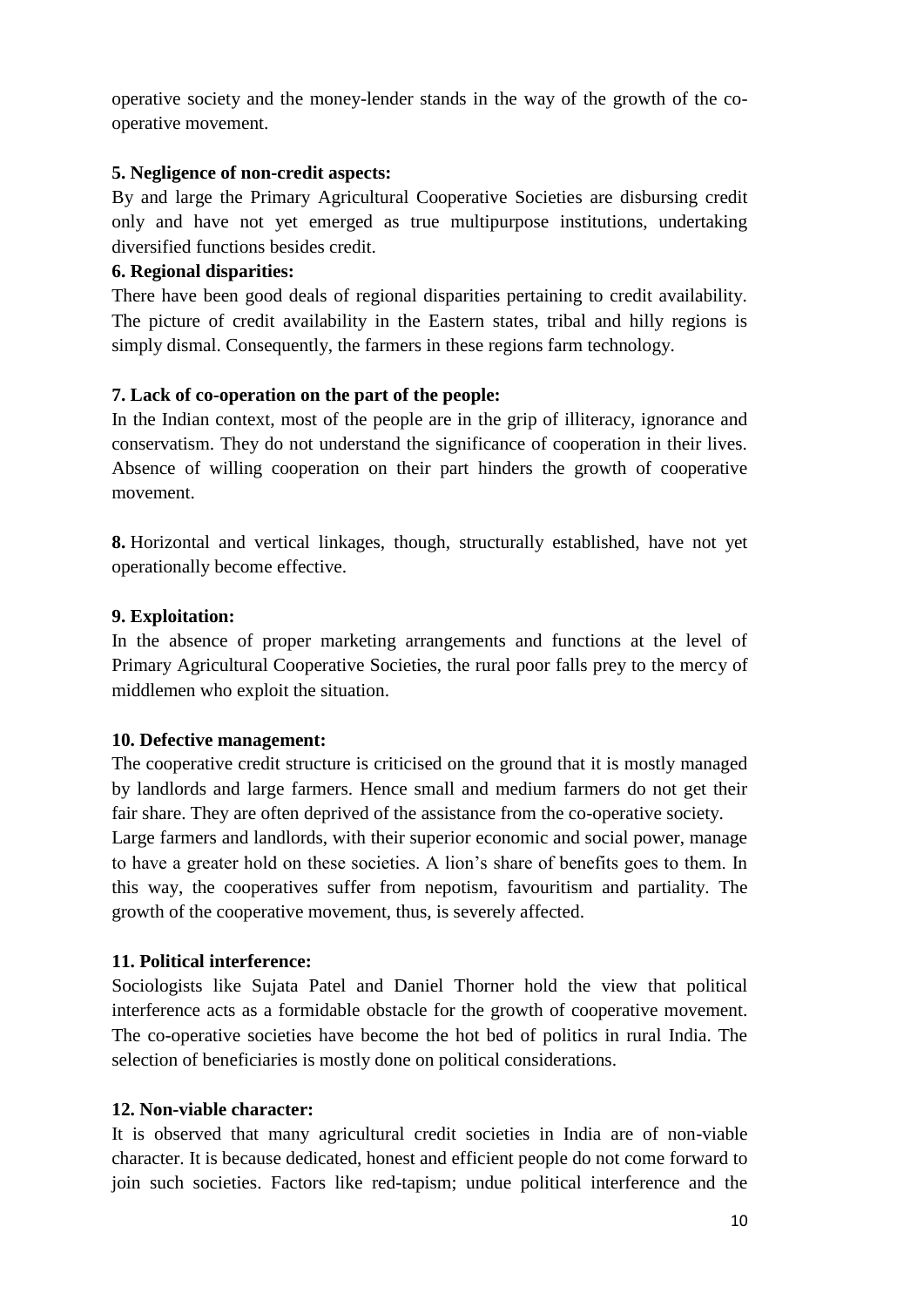# **UNIT**- **3 NATIONAL RURAL LIVELIHOOD MISSION (NRLM) / AAJEEVIKA**

- 3.1 Introduction
- 3.2 Learning Objectives
- 3.3 NRLM: Key Features and Focus
- 3.4 Support Structure
- 3.5 Special Projects, Sub-components and Initiatives
- 3.6 Funding and financial assistance
- 3.7 Phased Implementation under Five Year Plans
- 3.8 Let us sum up
- 3.9 Glossary
- 3.10 Check your progress
- 3.11 Model questions
- 3.12 References

# **3.1 INTRODUCTION**

Showing deep concern regarding the issues of livelihood, the Ministry of Rural Development, Government of India, has launched a new comprehensive and ambitious programme, i.e. National Rural Livelihood Mission (NRLM) / Aajeevika on 3rd June of 2011, to improve the livelihoods and quality of life of rural people, after restricting the Swarnajayanti Gram Swarojgar Yojana (SGSY). The aim of this programme is to create efficient and effective institutional platforms for the rural poor, enabling them to increase household income through sustainable livelihood enhancements, and improved access to financial services.

# **3.2 LEARNING OBJECTIVES**

After go through this unit, you can able to

- Explain NRLM: Key Features and Focus
- Understand its Support Structure
- Identify Special Projects, Sub-components and Initiatives
- Discuss about its Funding and Financial Assistance
- Discuss the Phased Implementation under Five Year Plans

# **3.3 NRLM: KEY FEATURES AND FOCUS**

The mission statement of NRLM says "To reduce poverty by enabling the poor households to access gainful self-employment and skilled wage employment opportunities resulting in appreciable improvement in their livelihoods on a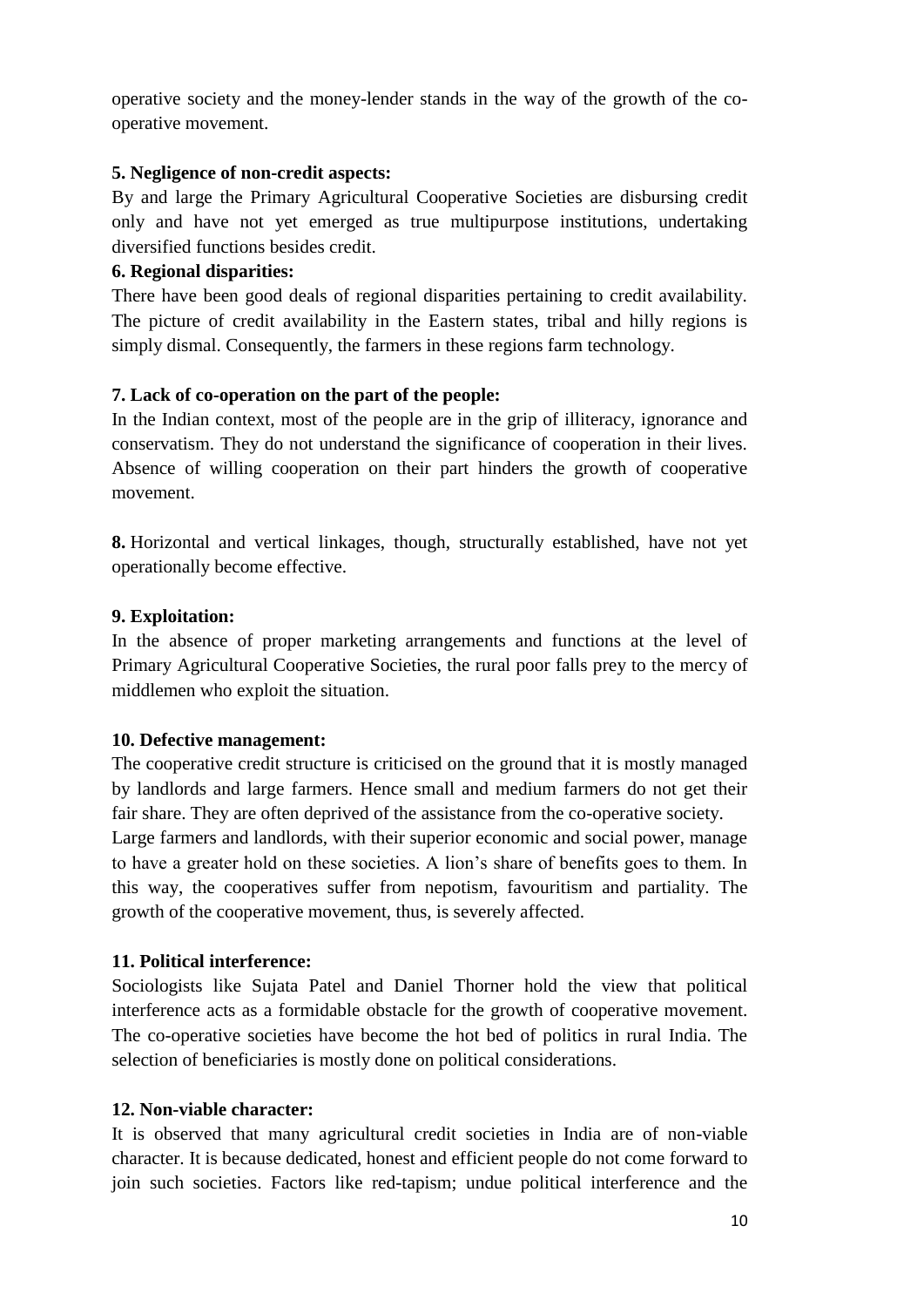sustainable basis, through building strong and sustainable grassroots institutions of the poor." In the General Budget for the year 2013-14 Rs 4000 crores have been earmarked for the Aajeevika. This was further renamed as Deendayal Antyodaya Yojana – National Rural Livelihoods Mission (DAY-NRLM) in March, 2016.

The key features of this programme is to achieve universal social and financial inclusion of every poor household in the process of mainstream development through universal social mobilization and promotion of institutions of the poor (SHGs and their village level and higher level federations), in which it is intended to include at least one member from each identified rural poor household, preferably a woman, under the Self Help Group (SHG) network in a time bound manner. The programme is considered as a shift from the present allocation based strategy to a demand driven strategy and focuses on outcomes, time bound delivery, continuous capacity building, imparting requisite skills, and creating linkages with livelihoods opportunities for the poor. As per the mission document NRLM works on three pillars — enhancing and expanding existing livelihoods options of the poor; building skills for the job market outside; and nurturing self-employed and entrepreneurs. It also tries to bring about convergence with other programmes of rural transformation, linkages with Panchayati Raj Institutions, and NGOs/ CBOs. It is done through dedicated support structures to build and strengthen institutional platforms of the poor. This can be seen through the diagram given below.

On May 6, 2013 Cabinet decided to change the mechanism for identification of target groups under N.R.L.M from the BPL list based on Participatory Identification of Poor (PIP) process, at the level of the community. The list finalised through the P.I.P process will be scrutinized by the Gram Sabha and approved by the Gram Panchayat.

# **3.4 SUPPORT STRUCTURE**

NRLM works through a structure of dedicated support at national level-National Mission Management Unit (NMMU), Advisory Committee (AC), Coordination Committee (CC) , Empowered Committee (EC); at the state level-State Rural Livelihoods Mission (SRLM), State Mission Management Unit (SMMU); at the district- [District Mission Management Unit (DMMU); at the block level- Block Mission Management Unit (BMMU), and Project Facilitation Team (PFTs) at Subblock level to catalyze social mobilization, build institutions, capacities and skills, facilitate financial inclusion and access to financial services, support livelihoods and convergence and partnerships with various programmes and stakeholders. Recently, Cabinet (on May 6, 2013) has decided to set up National Rural Livelihoods Promotion Society (NRLPS) at national level under the Societies Registration Actan 'autonomous, adequately staffed, professionally managed, and empowered agency will act as the technical support unit of NRLM.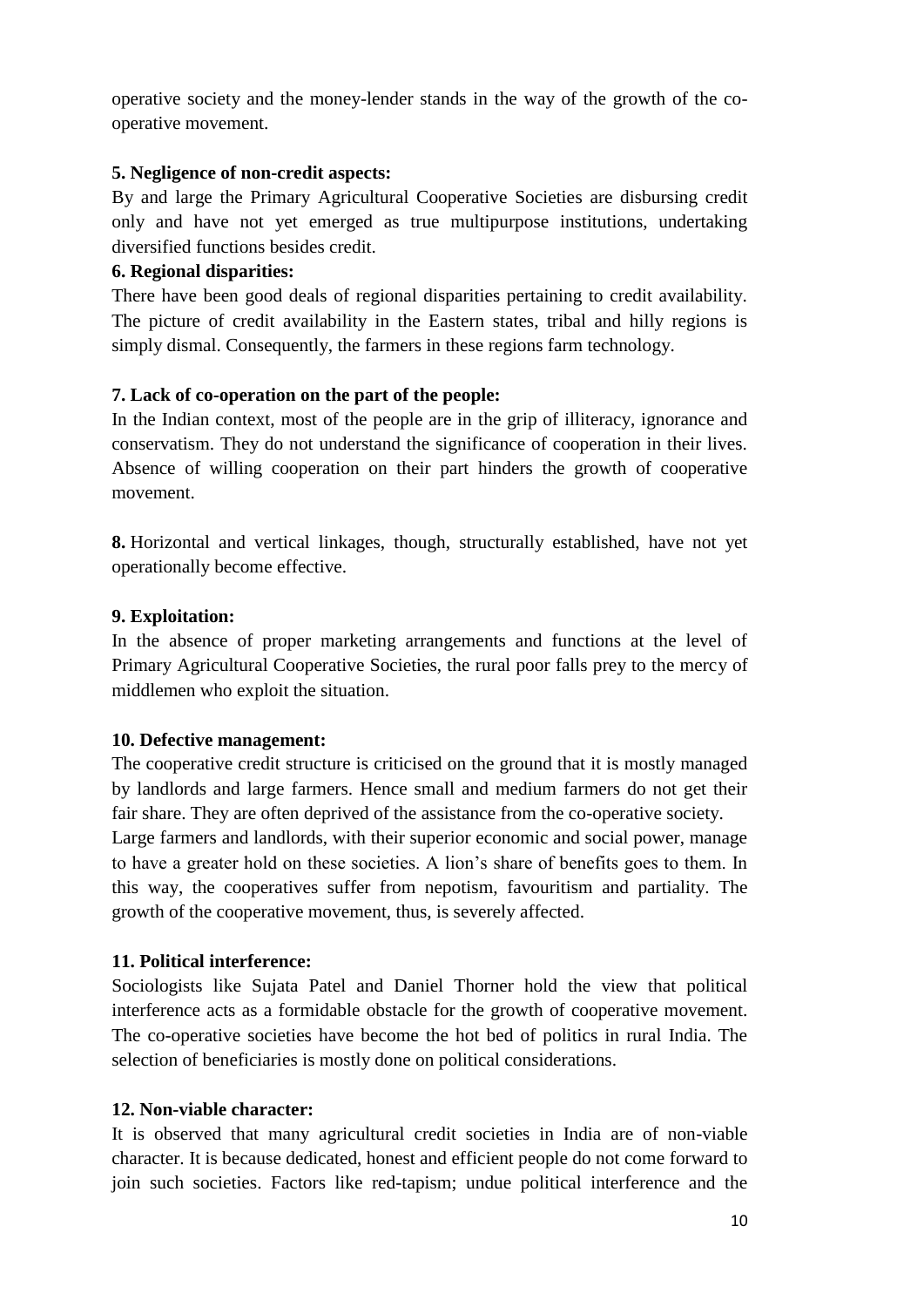# **3.5 SPECIAL PROJECTS, SUB-COMPONENTS AND INITIATIVES**

The 'Placement linked skills development projects' started under SGSY for skill development in 2004-05 and 'Rural Self Employment Training Institutes' (RSETIs) programme for skilling rural BPL for self-employment, under the aegis of the banking sector have been continued in NRLM. A special project 'Himayat' has been set up exclusively for Jammu and Kashmir. Recently 'Roshni' has been launched to provide placement linked skill development for rural youths in 24 Left Wing Extremist (LWE) affected districts.

Mahila Kisan Sashaktikaran Pariyojana (MKSP) a livelihood initiative under NRLM was launched in 2011 to enhance the opportunities and empower women engaged in agriculture and Non Timber Forest Produce (NTFP) production. As per the briefing report (December 2012), the Ministry has sanctioned 37 projects in 12 states under MKSP during the year 2012-13, with a budget of Rs.574.28 crores. A unique scheme of Youth Professional (YP) under NRLM has been formulated to develop a talented pool of Young Professionals (YP) with passion and training to work with poor and potential to become development leaders.

#### **3.6 FUNDING AND FINANCIAL ASSISTANCE**

The funding pattern under NRLM is based on sharing between the Centre and the States in the ratio of 75:25 (90:10 in case of North Eastern States including Sikkim; completely from the Centre in case of UTs). The Central allocation earmarked for the States is broadly distributed in relation to the incidence of poverty in the States. NRLM provides revolving fund support to the SHGs (SHGs that have not received any RF earlier), as corpus, with a minimum of Rs. 10,000 and up to a maximum of Rs. 15,000 per SHG. As per cabinet decision of May 6, 2013, the provision of capital subsidy support to the SHGs has been withdrawn and a new grant called Community Investment Support Fund (CISF) has been put in place for the 'intensive' blocks, which will be used by the Federations to advance loans to S.H.Gs and to undertake common socio-economic activities.

It has also been decided in the cabinet to replace the Interest Subsidy with Interest Subvention of 3 percent to Women SHGs, enabling them to avail loans up to Rs. 3 lakh at an interest rate of 7 per cent per annum. The additional 3 per cent subvention will reduce the effective rate of interest to 4 per cent for those Women SHGs, who repay loans in time; and this initiative, in the first phase, would focus on 150 districts, including the 82 IAP districts, affected by Left Wing Extremism. The other financial proviso include administrative expenditure of 5% of the allocation, net of the component relating to skill development and placement and net of the component of RSETIs, Infrastructure and Marketing (Up to 20% (25% in case of north eastern states and Sikkim), and for Skills and Placement Projects and Innovations (20% of the Central allocation).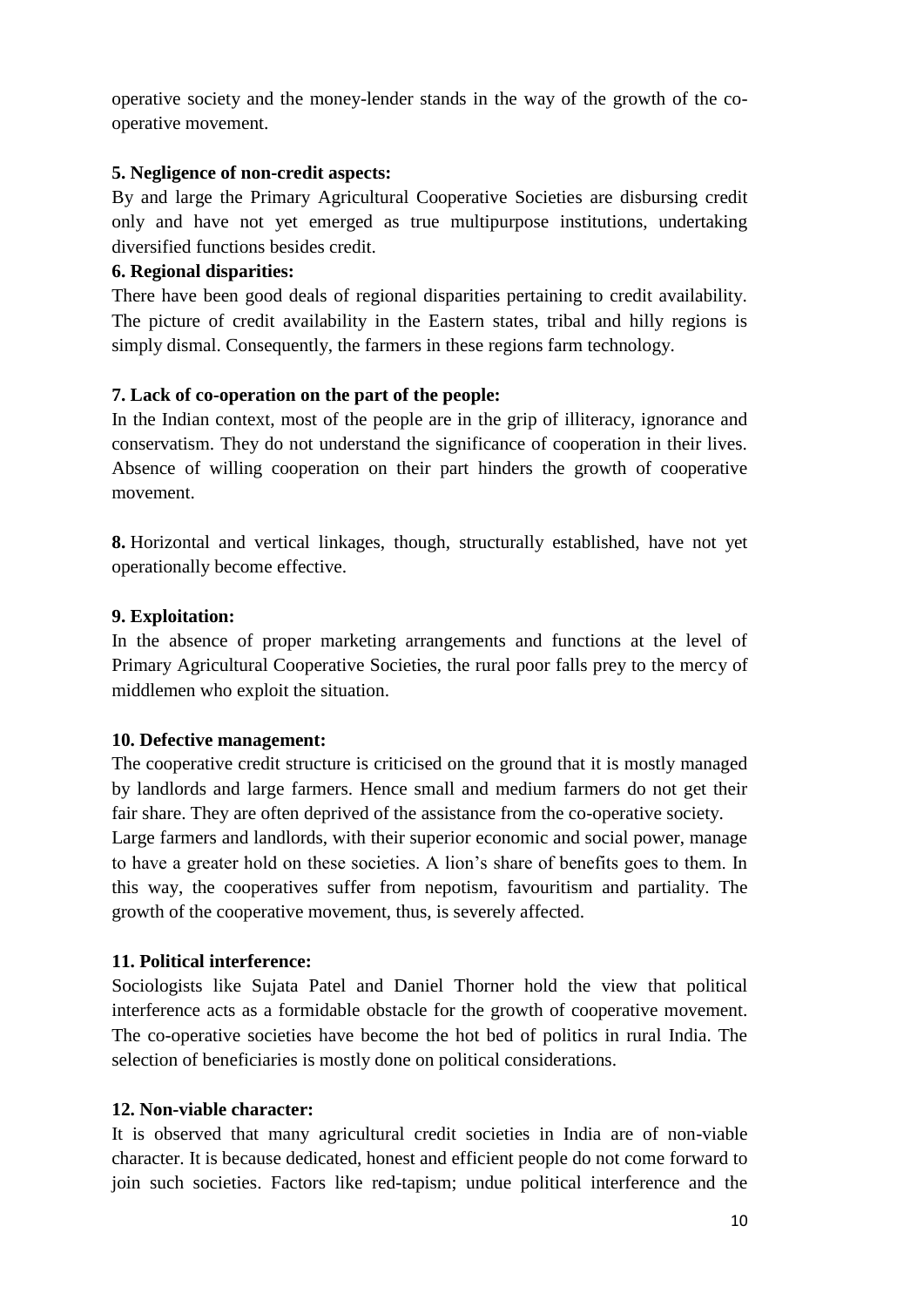# **3.7 PHASED IMPLEMENTATION UNDER FIVE YEAR PLANS**

It has been decided that NRLM will be implemented in a phased manner to ensure quality of outcomes. In each phase, select districts and blocks will be identified by each state for intensive implementation of the activities under Aajeevika. The identified 'intensive blocks' are entitled to get full features of NRLM. The table below details the annualized phases of implementation plan under Five Year Plans i.e. 12th and 13th. NRLM is another step towards providing sustainable livelihood and quality life in rural areas by igniting the innate capabilities of the poor, and building and strengthening their institution or federation with a particular emphasis on women led institutions. No doubt, there is lot of contradictions, inadequacies in the provisos and, challenges that need to be addressed in time.

# **3.8 LET US SUM UP**

- Ministry of Rural Development, Government of India, has launched a new comprehensive and ambitious programme, i.e. National Rural Livelihood Mission (NRLM) / Aajeevika on 3rd June of 2011, to improve the livelihoods and quality of life of rural people, after restricting the Swarnajayanti Gram Swarojgar Yojana (SGSY).
- This was further renamed as Deendayal Antyodaya Yojana National Rural Livelihoods Mission (DAY-NRLM) in March, 2016.
- The key feature of this programme is to achieve universal social and financial inclusion of every poor household in the process of mainstream development through universal social mobilization and promotion of institutions of the poor.
- Mahila Kisan Sashaktikaran Pariyojana (MKSP) a livelihood initiative under NRLM was launched in 2011 to enhance the opportunities and empower women engaged in agriculture and Non Timber Forest Produce (NTFP) production.

# **Check Your Progress – 3.1**

**Note:** a) Use the space provided for your answers.

b) Check your answers with the possible answers provided at the end of this unit.

Q1. NRLM was set up on which year? Ans-

Q.2 National Rural Livelihoods Mission was replaced by which programme? Ans-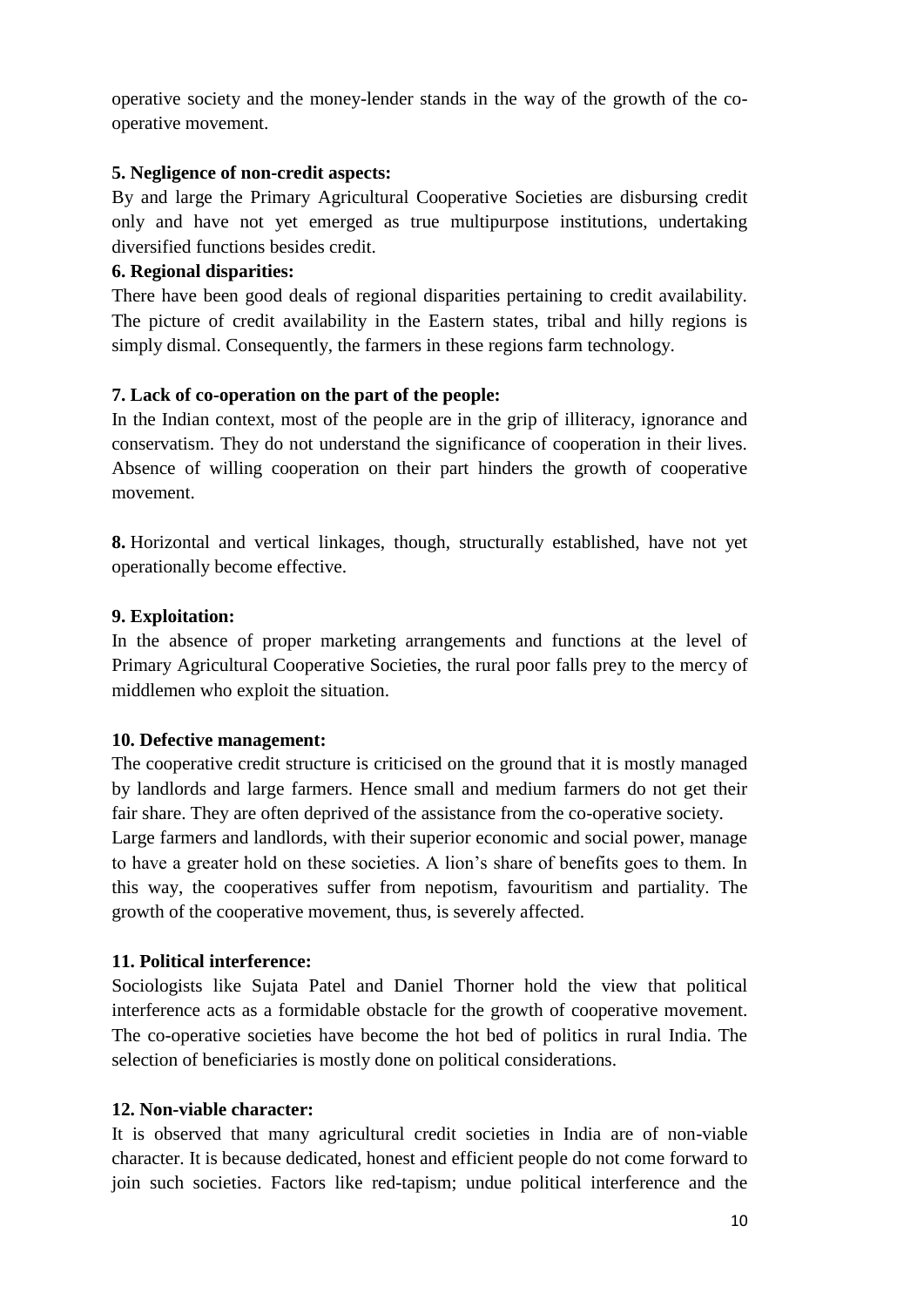# **3.9 GLOSSARY**

**Livelihood**- A person's livelihood refers to their "means of securing the basic necessities (food, water, shelter and clothing) of life"

**Innovation-** The practice of developing and introducing new things.

# **3.10 CHECK YOUR PROGRESS**

Ans to Q1- NRLM was set up on 3rd June of 2011

Ans to Q2- National Rural Livelihoods Mission was replaced by Deendayal Antyodaya Yojana .

#### **3.11 MODEL QUESTIONS**

- 1. What is NRLM & explain it's support structure?
- 2. Discuss about the Funding and Financial Assistance of NRLM.

#### **3.12 REFERENCES**

- 1. [http://www.smeworld.org/story/micro-finance/national-rural-livelihood](http://www.smeworld.org/story/micro-finance/national-rural-livelihood-mission-nrlm.php)[mission-nrlm.php.](http://www.smeworld.org/story/micro-finance/national-rural-livelihood-mission-nrlm.php) Retrieved from 'SME World' on 31 July 2013
- 2. ["Deen Dayal Antyodaya Yojana launched".](http://www.thehindubusinessline.com/news/national/deen-dayal-antyodaya-yojana-launched/article6446616.ece) 25 September 2014. Retrieved 16 July *2016*
- 3. ["Government announces 'Deen Dayal Upadhyaya Antyodaya Yojana' -](http://pib.nic.in/newsite/PrintRelease.aspx?relid=110033) DAY [for uplift of urban, rural poor".](http://pib.nic.in/newsite/PrintRelease.aspx?relid=110033) pib.nic.in. Retrieved 16 July 2016.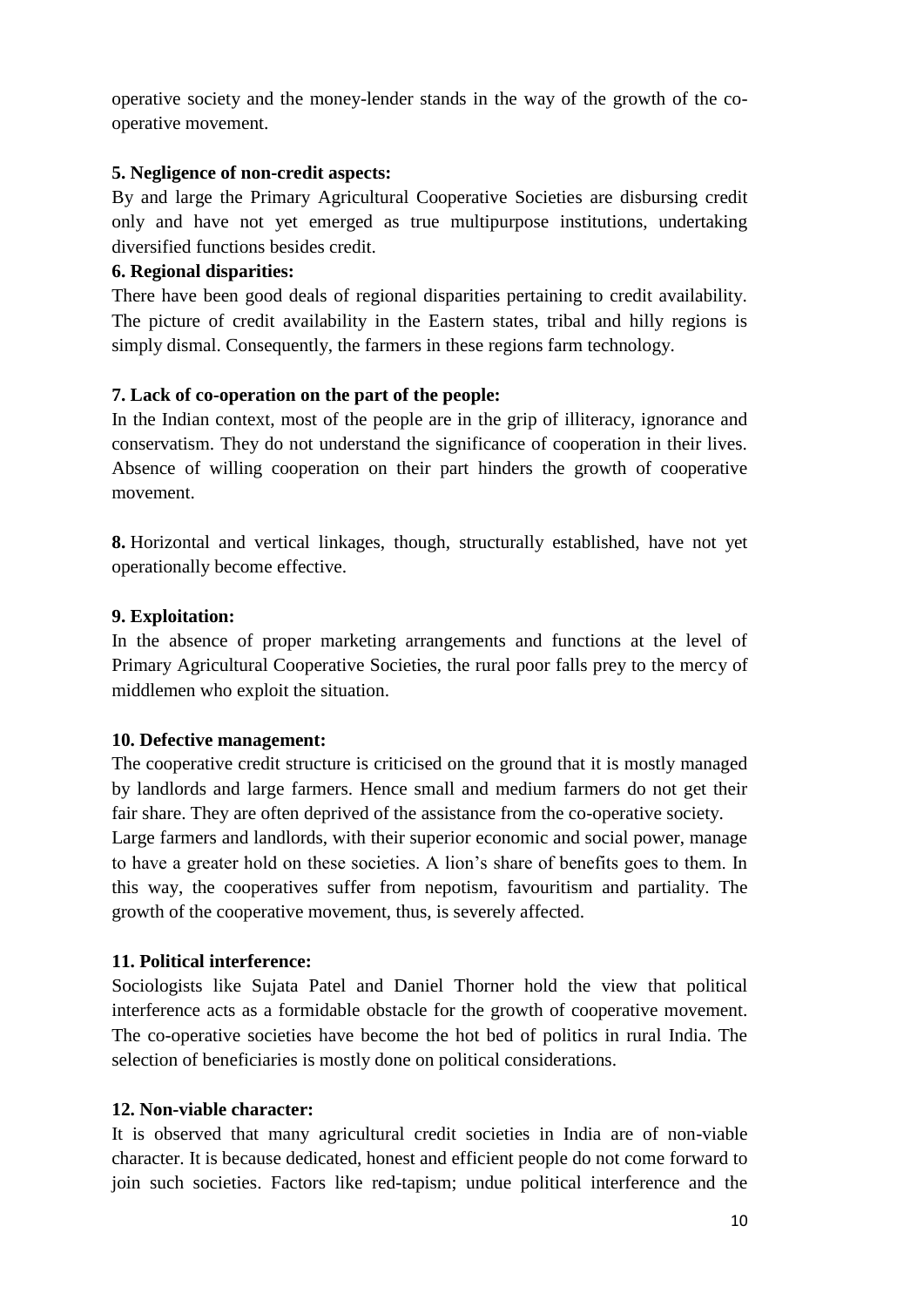# **UNIT - 4 NATIONAL RURAL HEALTH MISSION- (NRHM)**

- 4.1 Introduction
- 4.2 Learning Objectives
- 4.3 Main aim of NRHM
- 4.4 Strategy
- 4.5 Functions of NRHM
- 4.6 Let us sum up
- 4.7 Glossary
- 4.8 Check your progress: Answer Keys
- 4.9 Model questions
- 4.10 References

# **4.1 INTRODUCTION**

The National Rural Health Mission (NRHM) has been launched on 12th April 2005 by Hon'ble Prime Minister and is being operationalised form the financial year 2005-06 throughout the country with special focus one 18 status which includes 8 empowered action group status (Bihar, Jharkhand, M.P., Chhatisgarh, U.P., Uttaranchal, Orissa and Rajasthan), 8 north-east status (Assam, Arunachal Pradesh, Manipur, Meghalaya, Mizoram, Nagaland, Sikkim and Tripura), Himachal Pradesh and Jammu and Kashmir.

# **4.2 LEARNING OBJECTIVES**

After go through this unit, you will able to

- Understand the meaning and Aim of NRHM
- Discuss about its functions

# **4.3 MAIN AIMS OF NRHM**

- 1. To provide accessible, affordable, accountable effective and reliable primary health care facilities, especially, to the poor and vulnerable sections of the population.
- 2. To bridging the gap in Rural health care services through the creation of a cadre of accredited social health activists (ASHA) and improved hospital care decentralization of programme to district level to improve intra and intersectoral convergence and utilization of resources.
- 3. To provide overarching umbrella to the existing programmes of health and family welfare.
- 4. It seeks to revitalize local health traditions and mainstream AYUSH into the public health system.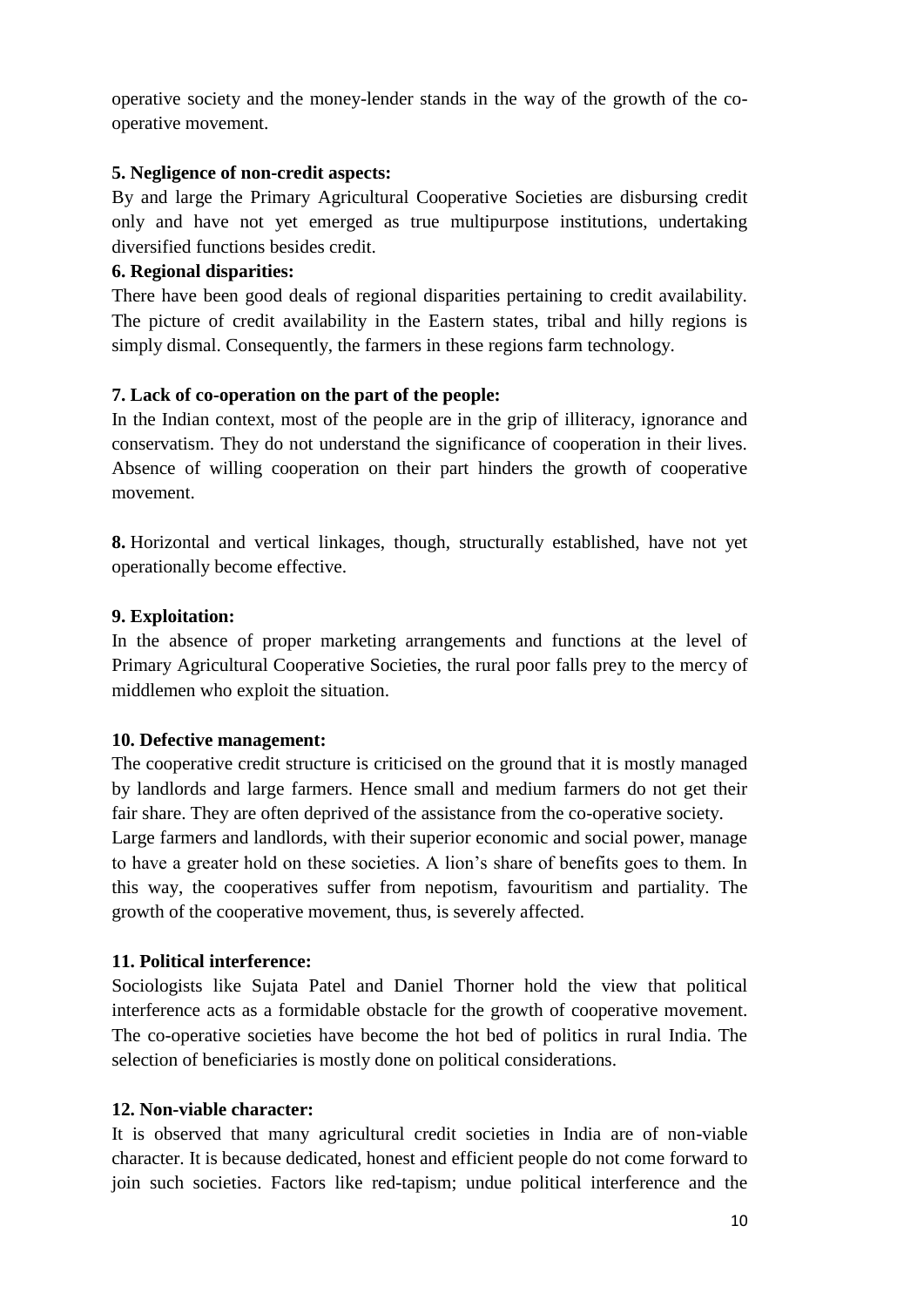- 5. It aims at effective integration of health concerns with determinates of health like sanitation, hygiene, nutrition and safe drinking water.
- 6. It seeks decentralization of programmes for district management of health.
- 7. It seeks to address the inter-state and inter-district disparities.
- 8. It shall define time bound goals and report publicity on their progress.
- 9. It seeks to improve access of rural people especially poor women and children to equitable affordable, accountable and effective primary healthcare.

# **Goals of NRHM:**

- 1. Reduction in Infant mortality rate (IMR) and maternal mortality Ratio (MMR).
- 2. Universal access to public health service such as women's health, child health, water, sanitation and hygiene, immunization and nutrition.
- 3. Prevention and control of communicable and non-communicable diseases, including locally endemic diseases.
- 4. Access to integrated comprehensive primary healthcare.
- 5. Population stabilization, gender and demographic balance.
- 6. Revitalize local health traditions and main stream AYUSH.
- 7. Promotion of healthy life styles.

# **4.4 STRATEGIES**

#### **a. Care Strategies:-**

- 1. Train and enhance capacity of Panchayati raj institutions (PRIs) to own, control and manage public health services.
- 2. Promote access to improved healthcare at household level through the female health activist (ASHA).
- 3. Strengthening sub centre, PHCs and CHCs.
- 4. Preparation and Implementation of an inter-sectoral district health plan.
- 5. Integrating vertical health and family welfare programmes at national, state, block and district levels.
- 6. Technical support to national, state and district health missions, for public health management.
- 7. Strengthening capacities for data collection, assessment and review for evidence based planning, monitoring and supervision.
- 8. Formulation of transparent policies for deployment and career development of human resources for health.
- 9. Developing capacities for preventive health care at all levels for promoting healthy life styles, reduction in consumption of tobacco and alcohol etc.

# b. **Supplementary Strategies**

- 1. Regulation of private sector including the informal rural practitioners to insure availability of quality service to citizens at reasonable cost.
- 2. Promotion of public private partnerships for achieving public health goals.
- 3. Mains training AYUSH revitalizing local health traditions.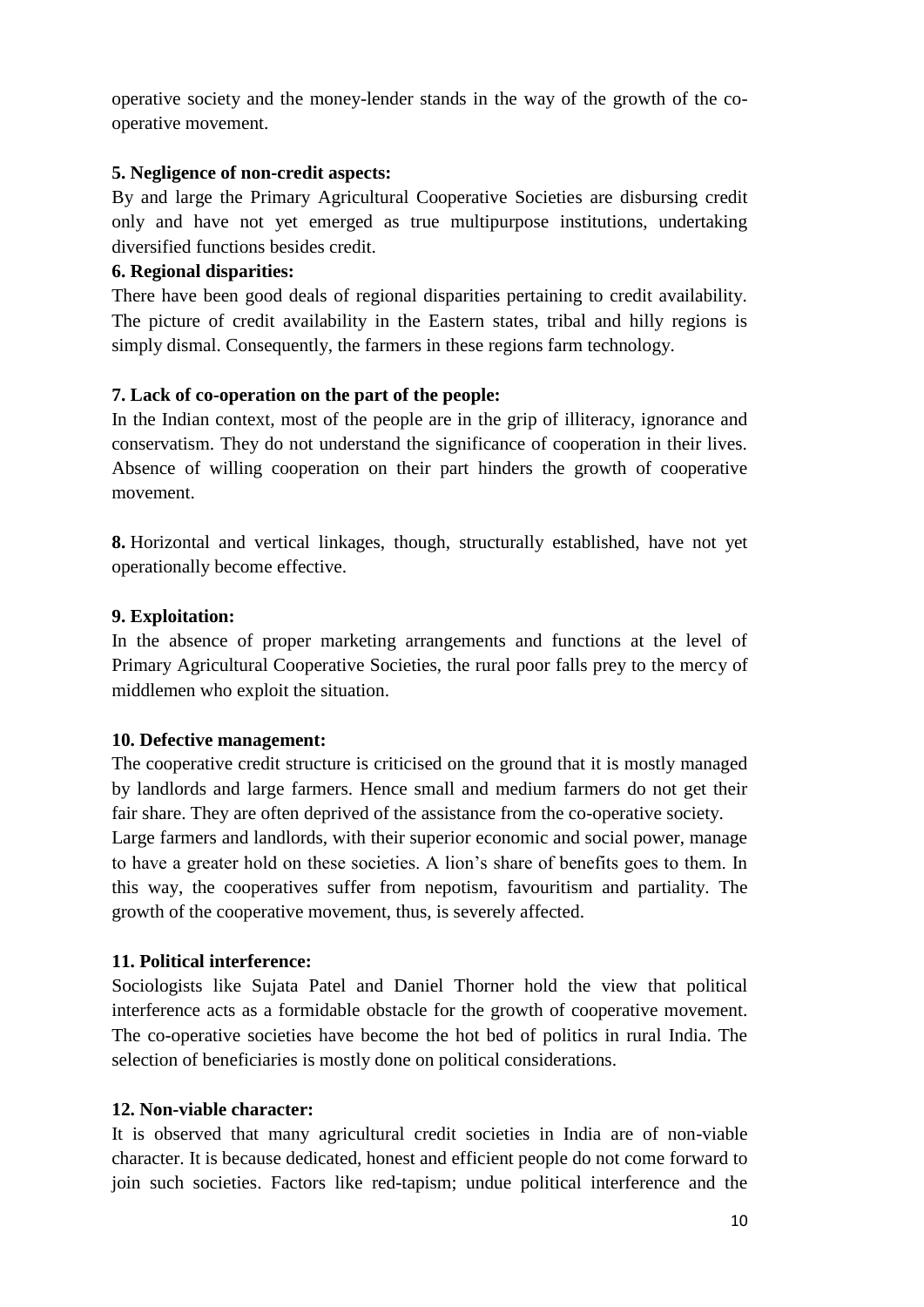- 4. Reasserting medical education to support rural health issues.
- 5. Effective and viable risk pooling and social health insurance to provide health security to the poor by ensuring good quality hospital care.

# **4.5 FUNCTIONS OF NRHM**

1. It operates through a network of sub centers like primary health centers and community health centers.

# **Sub centers:**

Each sub center will have an untied fund for local action @ Rs. 10,000 per annum. Supply of essential drugs, both allopathic and AYUSH, to the sub centers.

# **Primary Health Centers (PHC):**

- Providing health programmes, support for out rich service, regular supply of essential drugs and equipments round the clock service in all PHC across the country.
- Adequate and regular supply of essential quality of drugs and equipment.
- Provision of 24 hour service in 50% PHCs by addressing shortage of doctors, especially in high focus status, though main streaming AYUSH man power.
- Observation of standard treatment guidelines protocols.
- Provision of 2nd doctor at PHC level (1 male, 1 female) would be undertaken.
- Intensification of ongoing communicable disease control programmes.
- New programmes for control of non-communicable diseases.

# **Community Health Centres (CHC):**

- Operationalizing 3222 existing CHC (30-50 beds) as per 24 hour first referral units, including posting of anesthetists.
- Codification of new Indian public Health standards, setting norms for infrastructure, staff, equipment, management etc for CHCs.
- Promotion of stake holder committees for hospital management.
- Developing standards of services and costs in hospital care.
- Develop, display and ensure compliance to citizen's charter at CHC/PHC level.
- 2. Mobile Medical Units (MMU) facility to take health care to people at their doorsteps.

There are of two kinds:-

- Diagnostic facility specially designed for North-Eastern States, Jammu & Kashmir and Himachal Pradesh due to their difficult hilly terraces.
- Diagnostic plus services such as X-RAY, ECG and ultrasound.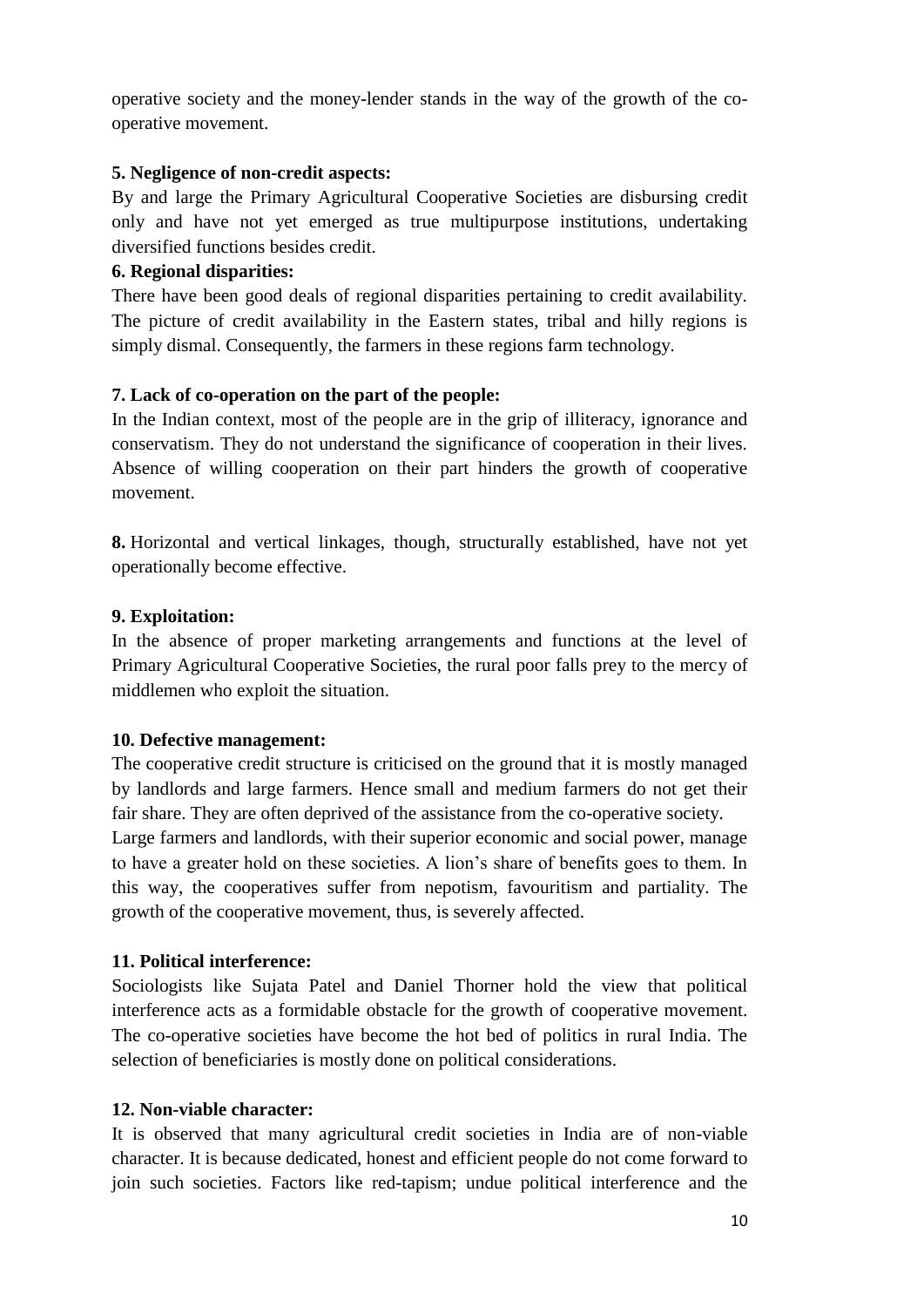# **Present Health Care Programmes:**

- 1. Janani Suraksha Yojana (JSY) It has been launched on 12th April 2005. The objectives of the scheme are reducing maternal mortality, infant mortality through increased delivery at health institutions.
- 2. Vande Mataram Scheme –It was launched on 9th February 2004. It is a major initiative in public private partnership with the federation of obstetric and gynecological society of India (FOGSI). It volunteered to reduce maternal mortality and improving health of women particularly during pregnancy and child birth.
- 3. Rogi Kalyan Samiti: It aims to provide cashless hospital services to poor at P.H.C, C.H.C and district hospitals.
- 4. Rashtriya Arogya Nidhi-It provides finance to patients living B.P.L who suffer life threating diseases to receive medical treatment in government hospitals.
- 5. Navjaat sishu Surakhya Karyakram-It provides protection to the new borns. It address acre at birth and reduce neonatal mortality.
- 6. Nutritional Rehabilitation Centre-It talks about treatment of acute mal nutrition.
- 7. School Health Programme (SHP) Its trust is health check up, treatment of minor ailments. It provides immunization services.
- 8. Universal immunization programme-It provides protection of children from life threatening conditions which are preventable vaccination is carried out to present seven vaccine preventable diseases.
	- Diphtheria
	- Pertussis
	- Tetanus
	- Polio
	- Measles
	- Severe form of childhood T.B
	- Hepatitis B.

# **Check Your Progress – 4.1**

**Note:** a) Use the space provided for your answers. b) Check your answers with the possible answers provided at the end of this unit.

Q1. NRHM was set up on which year? Ans-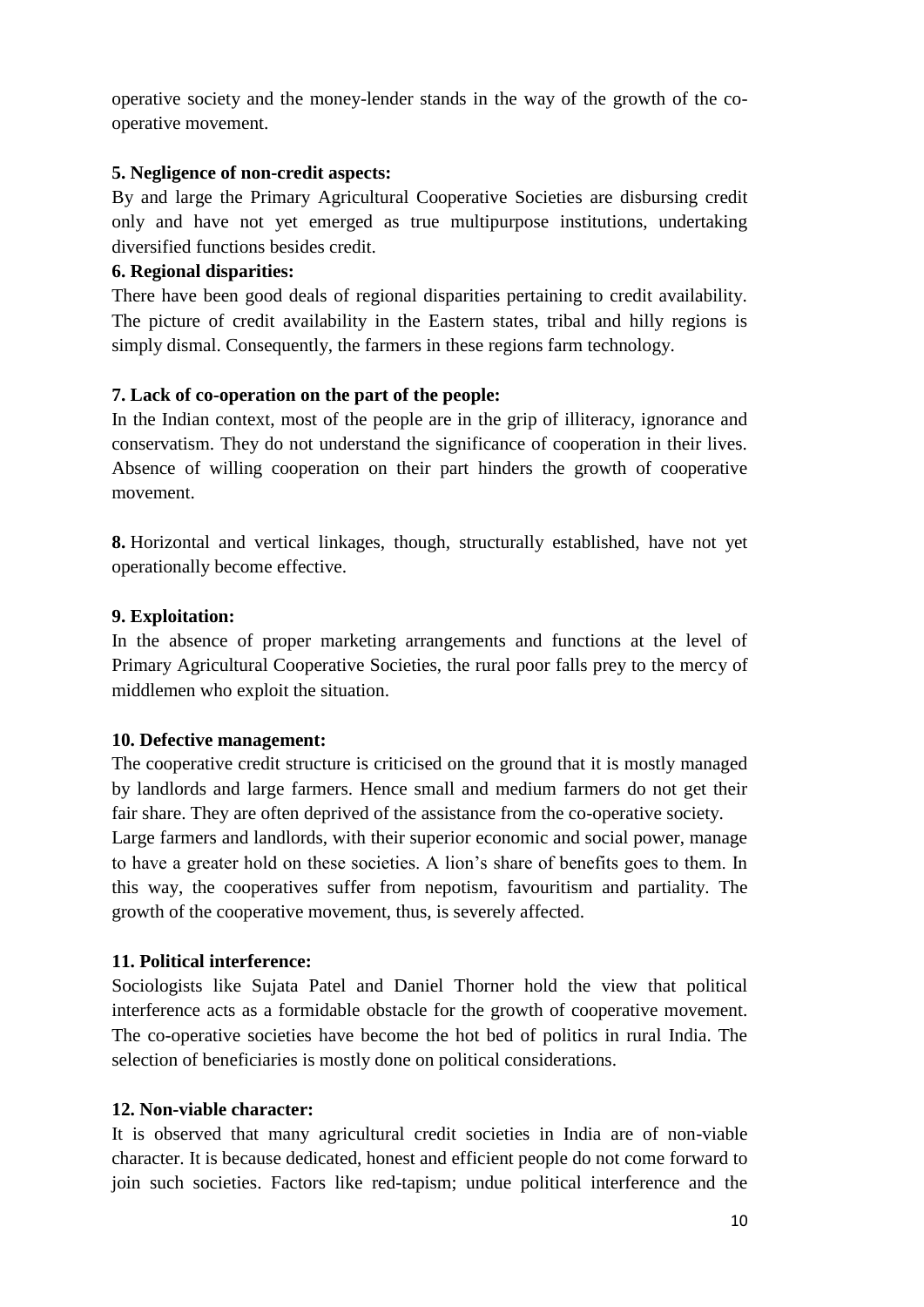#### **4.6 LET US SUM UP**

- The National Rural Health Mission (NRHM) has been launched on 12th April 2005 by Hon'ble Prime Minister.
- To bridging the gap in Rural health care services through the creation of a cadre of accredited social health activists (ASMA) and improved hospital care decentralization of programme to district level to improve intra and intersectoral convergence and utilization of resources.
- Reduction in Infant mortality rate (IMR) and maternal mortality Ratio (MMR).
- Janani Suraksha Yojana (JSY) It has been launched on 12th April 2005. The objectives of the scheme are reducing maternal mortality, infant mortality through increased delivery at health institutions.

# **4.7 GLOSSARY**

**Mortality –** Refers to the state of being mortal (destined to die). It is also used for death rate, or the number of deaths in a certain group of people in a certain period of time.

**Reproduction -** It is the biological process by which new individual organisms – "offspring" – are produced from their "parents"

#### **4.8 CHECK YOUR PROGRESS: ANSWER KEYS**

Ans to Q1-The National Rural Health Mission (NRHM) has been launched on 12th April 2005 .

#### **4.9 MODEL QUESTIONS**

- 1. Discuss the main aim of NHRM.
- 2. Explain the major functions of NRHM.

#### **4.10 REFERENCE**

- Janani Suraksha Yojana, *Guiedline for Implementation.* National Rural Health Mission Miinistry of Health and Family Welfare, Government of India.
- National Rural Health Mission.*.* Ministry of Health and Family Welfare. Government of India.
- Indian Public Health Standard (IPHS) for Community Health Centres (Revised). Directorate general of health service .National Rural Health Mission. Ministry of Health and Family Welfare. Government of India (2007).